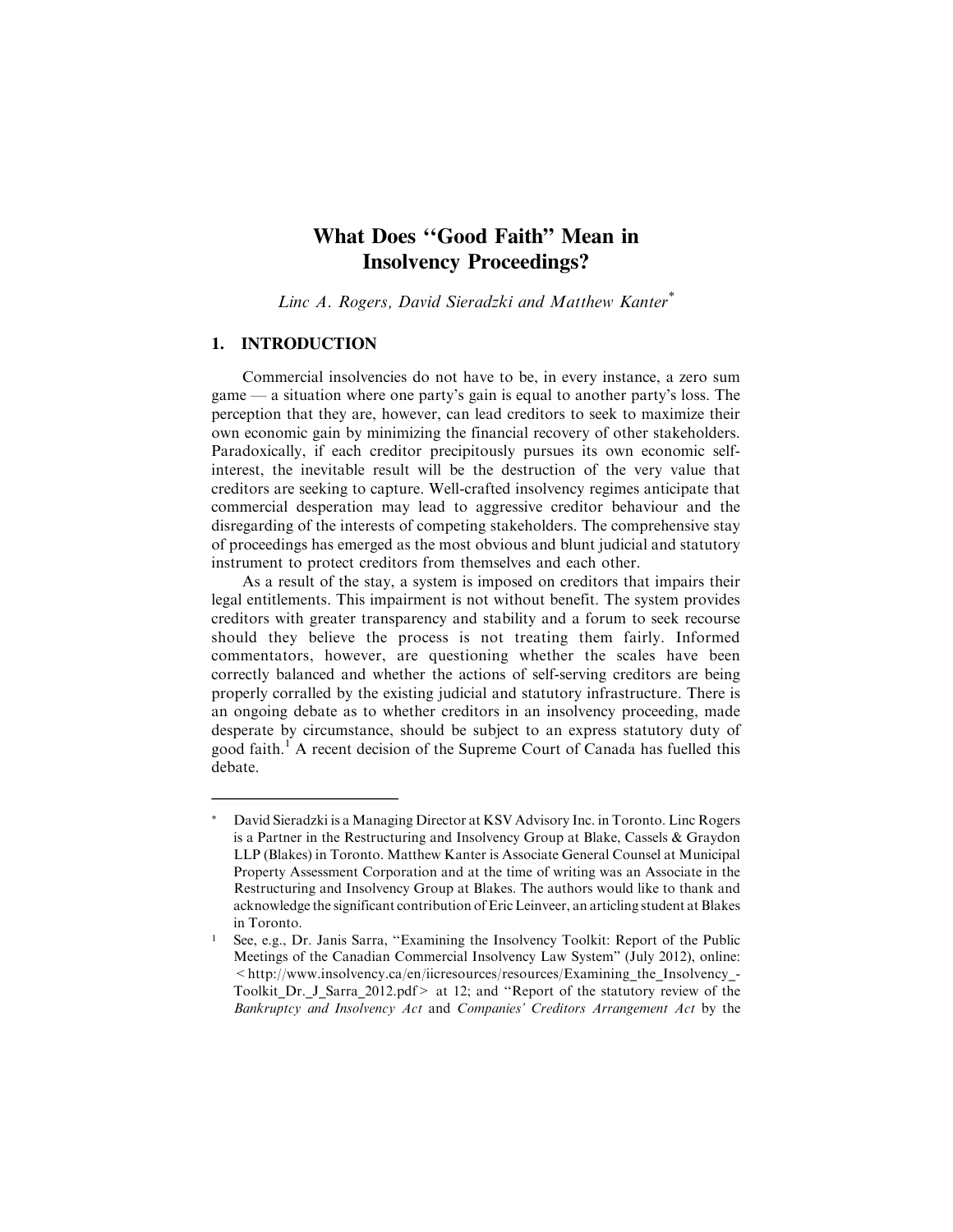In November 2014, the Supreme Court of Canada (Supreme Court) released its seminal decision in *Bhasin v. Hyrnew*,<sup>2</sup> and found that there was a common law duty, which applies to all contracts, to act honestly in the performance of contractual obligations. The Supreme Court held that good faith contractual performance is a general organizing principle at common law and is the animating principle behind the sentiment that parties have a duty to act ''honestly and reasonably and not capriciously or arbitrarily"<sup>3</sup> and that parties must have ''appropriate regard to the legitimate contractual interests of the contracting partner."<sup>4</sup>

The Supreme Court anticipated the criticism that injecting a principle as malleable and inherently subjective as good faith into commercial dealings would lead to legal uncertainty and frustrate market efficiency. In that regard, the Supreme Court held that parties are free to act in their own economic selfinterest, but cannot lie or deliberately mislead a contracting party in furtherance of that self-interest. Indeed, the Supreme Court was of the view that imposing this baseline duty reinforced the legitimate commercial expectations of contractual parties, rather than undermining them.

Accordingly, the findings in Bhasin should not be overstated. Bhasin calls for a highly contextual and case-specific understanding of what is required to give appropriate consideration to the legitimate interests of both contracting parties; good faith does not require acting to serve the other party's interests in all cases.<sup>5</sup> A counter-party to a contract is not, by its very nature, a fiduciary, and does not owe a duty of loyalty to another party to the contract. The doctrine articulated by the Supreme Court ''merely requires that a party not seek to undermine [a co-contracting party's] interests in bad faith."<sup>6</sup> Despite the measured tones of the Supreme Court in evolving the common law in this area, it is clear that the decision will have a broader impact than the law of contract, including in the insolvency field.

In a recent article, Dr. Janis Sarra asserts that the Supreme Court's reasoning in *Bhasin* has a "direct application" to insolvency cases.<sup>7</sup> Dr. Sarra argues, with typical clarity and eloquence, that express statutory provisions

legislative review task force (Commercial) of the Insolvency Institute of Canada and the Canadian Association of Insolvency Restructuring Professionals" (15 July 2014) online: <http://www.insolvency.ca/en/resources/DOCS-13606783-v1-JOINT\_TASK\_FOR-CE\_REPORT\_-\_JULY\_15\_\_2014.PDF> at p. 11.

<sup>2</sup> 2014 SCC 71, 2014 CarswellAlta 2046, 2014 Carswell Alta 2047 [Bhasin].

<sup>3</sup> Ibid. at para. 63.

<sup>4</sup> Ibid. at para. 65.

<sup>5</sup> Ibid.

Ibid. at para. 65.

Janis P. Sarra, "La bonne foi est un considération de base — Requiring Nothing Less than Good Faith in Insolvency Law Proceedings" in Janis P. Sarra & Justice Barbara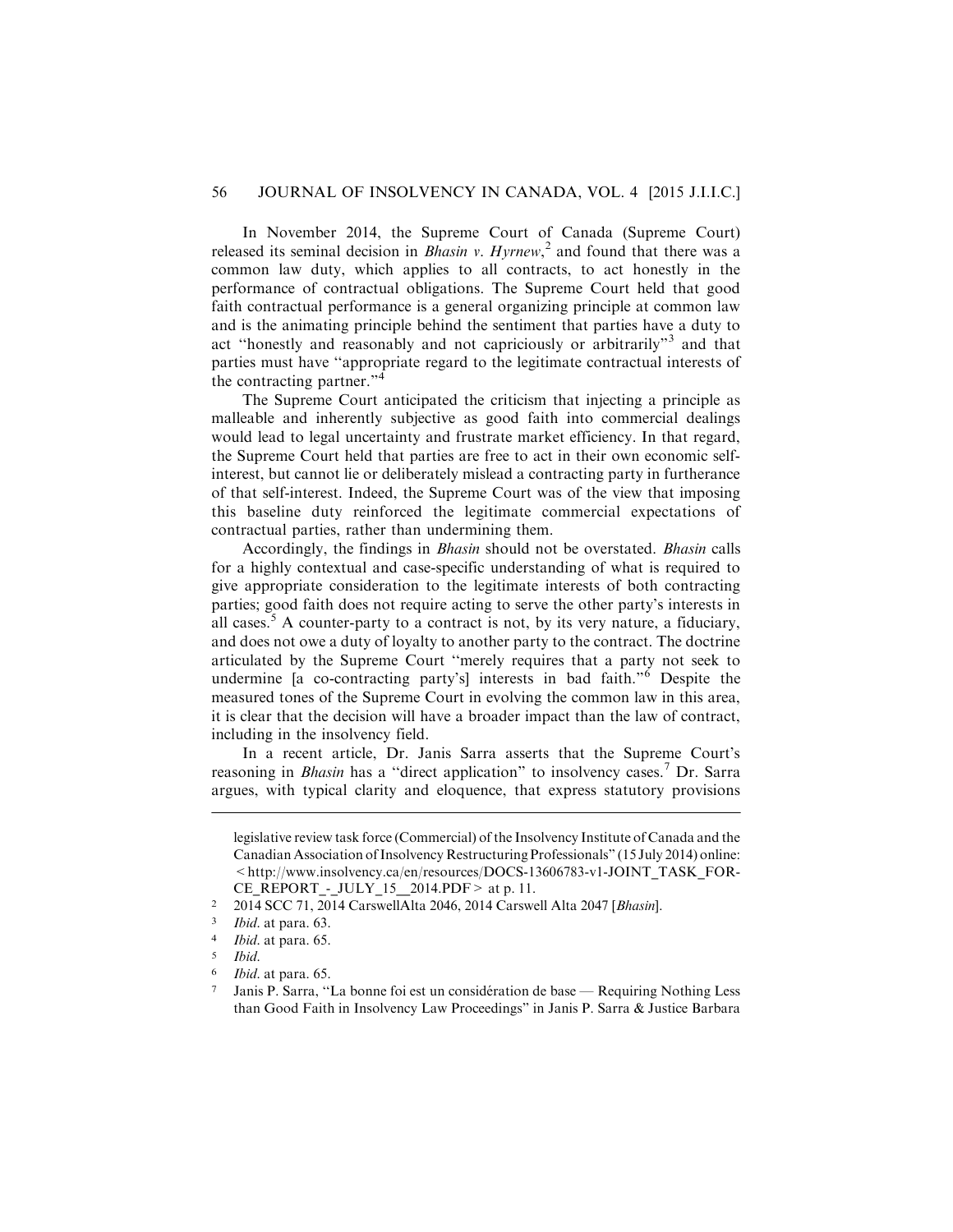requiring good faith should be incorporated into our insolvency legislation. Further, such express statutory provisions would be consistent with already existing case law, including *Bhasin*.<sup>8</sup> Dr. Sarra submits that in addition to the requirements set forth in Bhasin, ''[c]reditors' conduct should be explicitly required to be in good faith if they expect the full benefit of remedies under insolvency law and contract law to which they may be entitled."<sup>9</sup>

Notably, the Companies' Creditors Arrangement Act (CCAA) and the Bankruptcy and Insolvency Act (BIA) already contain statutorily codified obligations for the principal parties in insolvency proceedings to act in good faith. For example, debtor companies have an affirmative duty to act in good faith to obtain a comprehensive stay of proceedings in an initial order under the CCAA or any extension of the stay. Under the BIA, debtors who file a notice of intention (NOI) to file a proposal receive the benefit of an automatic stay of proceedings, but must act in good faith to extend the stay. In addition, receivers and court-appointed monitors have an affirmative duty to act in good faith, while receivers, monitors, and trustees may only be insulated from liability to the extent that they carry out their duties in good faith.<sup>10</sup>

Romaine, eds., Annual Review of Insolvency Law 2014 (Toronto: Carswell, 2014) 145 at 157.

<sup>8</sup> See Century Services Inc. v. Canada (Attorney General), 2010 SCC 60 at para. 70, (sub nom. Ted Leroy Trucking Ltd., Re) 2010 CarswellBC 3419 [Century Services]. Dr. Sarra also notes that the Quebec Civil Code already contains requirements to act in good faith and such requirements have already been considered in the insolvency context. See Banque de Montréal c. TMI Education.com inc. (Faillite), 2014 QCCA 1431 (C.A.).

Supra note 7 at 149.

<sup>10</sup> The CCAA and BIA also refer to good faith obligations in the following sections, although there is little relevant discussion of good faith in case law applying these provisions:

<sup>(</sup>a) section 33(3)(b) of the CCAA provides that a debtor may only obtain an order authorizing the debtor to serve a notice to bargain in respect of a collective bargaining agreement (CBA) if the debtor has made ''good faith" efforts to renegotiate the provisions of the CBA;

<sup>(</sup>b) section 36(4)(a) of the CCAA provides that a debtor may sell assets to a related party outside the ordinary course of business only if all of the factors in section 36(3) are met and ''good faith efforts" were made to sell or otherwise dispose of assets to unrelated parties;

<sup>(</sup>c) section 50(12)(a) of the BIA provides that a court may, on application by the trustee, an interim receiver or a creditor, declare that a proposal is deemed to have been refused by creditors if the debtor has not acted or is not acting in ''good faith and with due diligence";

<sup>(</sup>d) section 65.12(2)(b) of the BIA provides that a debtor who has filed a NOI may only obtain an order authorizing the debtor to serve a notice to bargain in respect of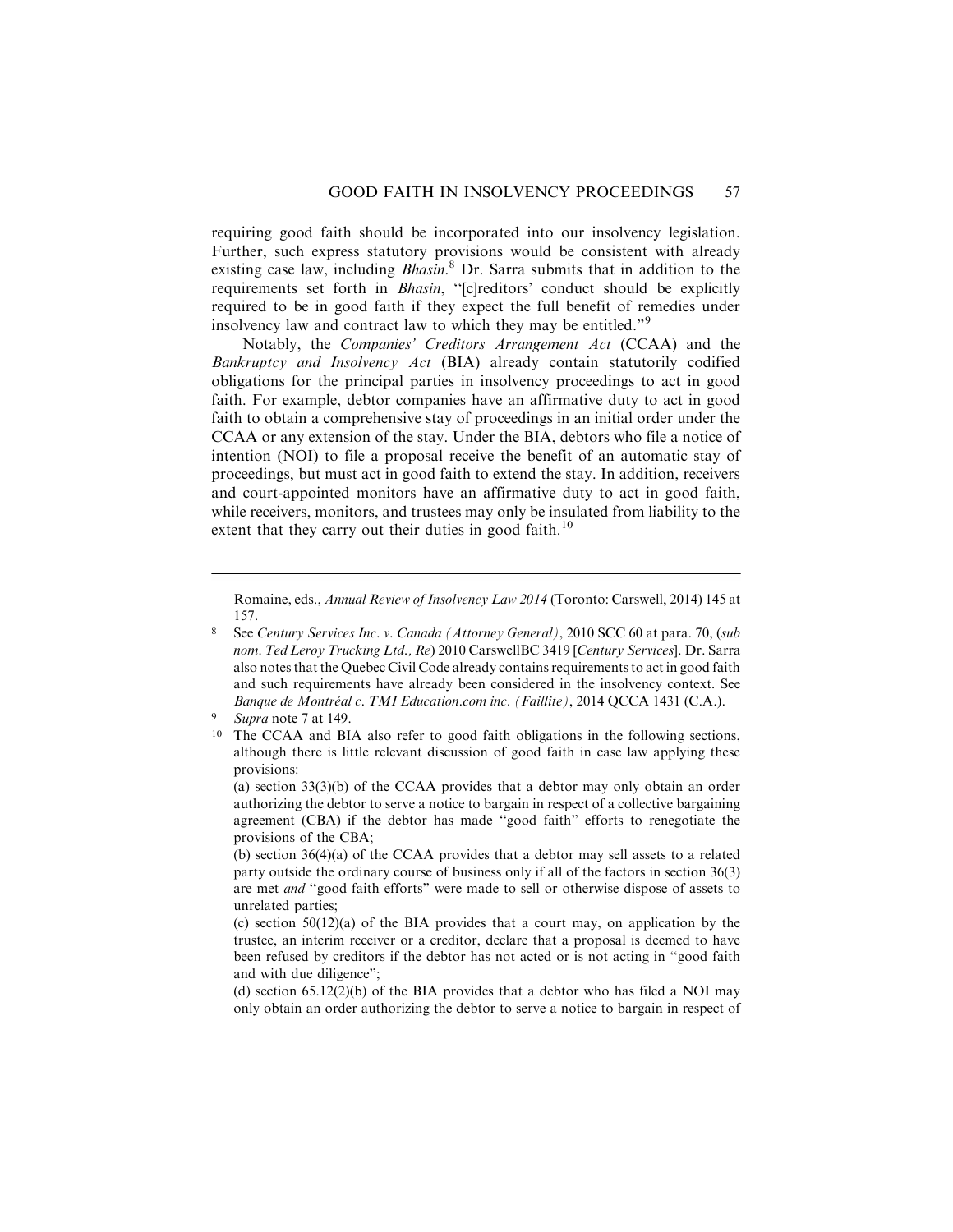# 58 JOURNAL OF INSOLVENCY IN CANADA, VOL. 4 [2015 J.I.I.C.]

This paper does not seek to resolve fully the debate as to whether the obligation to act in good faith should be expanded to all stakeholders in an insolvency proceeding. It does, however, attempt to assist in informing the debate by reviewing the key cases in which Canadian courts have considered the doctrine of good faith. Canadian courts have had several opportunities to discuss the doctrine as it relates to (i) debtor companies; (ii) court-appointed monitors; (iii) trustees; and (iv) receivers. Given the attention that this issue has received, it is likely that these participants in the insolvency process will have their actions scrutinized more closely, through the crucible of a ''good faith" analysis. Thus, precedent will provide guidance as to what conduct will be impugned and what conduct should survive scrutiny. Moreover, in deciding whether to expand the good faith obligation to other stakeholders such as creditors, it is instructive to understand the factual contexts in which the doctrine has already been considered. Following this review, the paper concludes that a further codification or other explicit requirements on creditors or other stakeholders to act in good faith in insolvency proceedings may not be required, given the supervision of the court and the current statutory provisions requiring debtors and court officers to act in good faith.

# **2. THE DEBTOR COMPANY**

Both the CCAA and the BIA (proposal provisions) impose duties on the debtor company to act in good faith. The CCAA requires a debtor to demonstrate that it is acting ''in good faith and with due diligence" to obtain protection and a stay of proceedings on an initial application.<sup>11</sup> In addition, the debtor needs to satisfy the court that it is continuing to act in good faith in order to obtain an extension to the stay of proceedings. $^{12}$ 

the CBA if the debtor has made ''good faith" efforts to renegotiate the provisions of the CBA; and

<sup>(</sup>e) section  $65.13(5)(a)$  of the BIA provides that a debtor who has filed a NOI may sell assets to a related party outside the ordinary course of business only if all of the factors in section 65.13(4) are met and ''good faith efforts" were made to sell or otherwise dispose of assets to unrelated parties.

<sup>11</sup> See Century Services, supra note 8 at para. 69, and Alberta Treasury Branches v. Tallgrass Energy Corp., 2013 ABQB 432 at para. 13, 2013 CarswellAlta 1496 [Tallgrass Energy]. Although case law has developed a requirement that a debtor act in good faith to obtain an initial order, the provisions of the CCAA only explicitly require that the debtor act in good faith and with due diligence to obtain an extension of the stay. See Companies' Creditors Arrangement Act, R.S.C. 1985, c. C-36, s. 11.02(3).

<sup>12</sup> CCAA, ibid.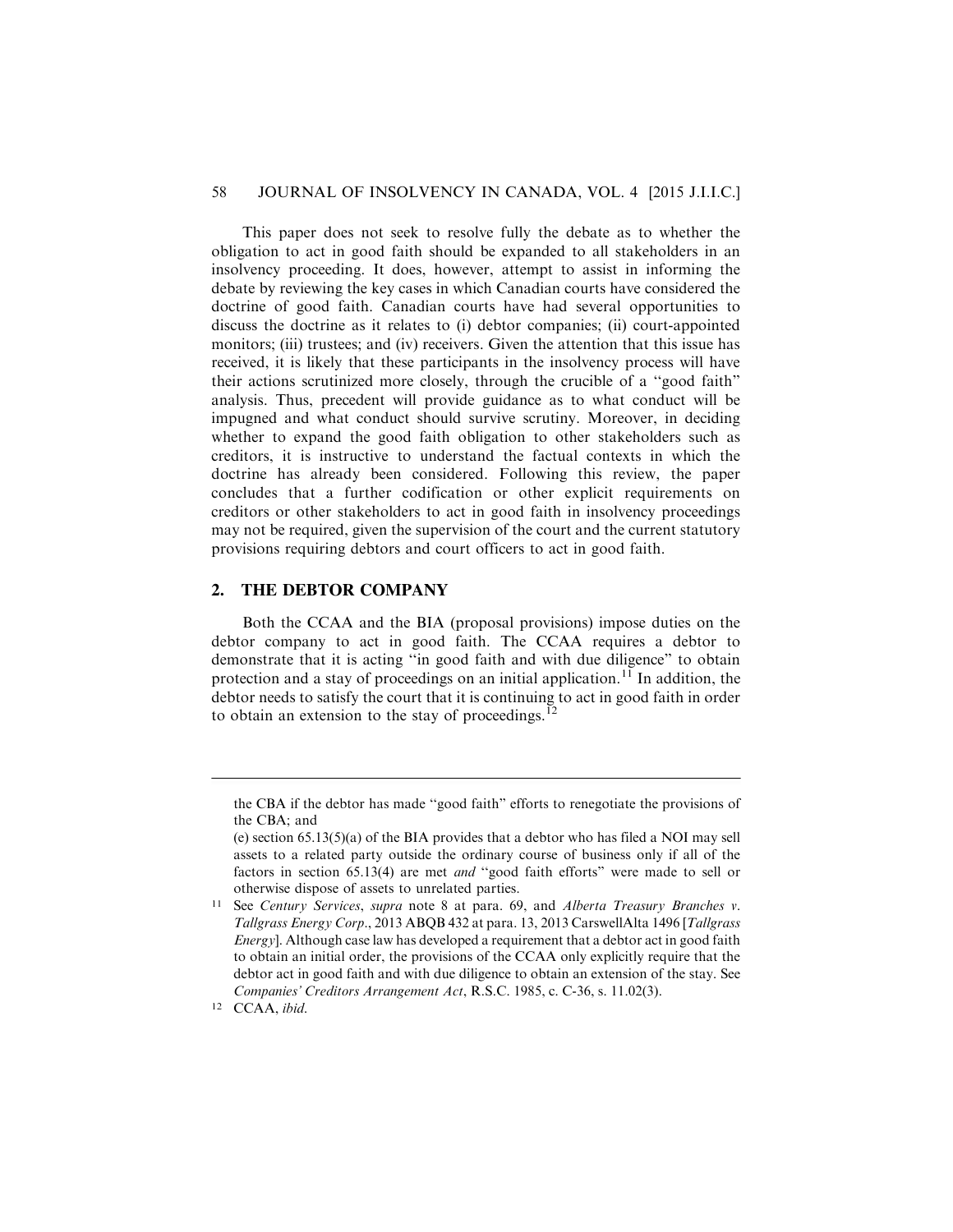#### **a) Obtaining an Initial CCAA Stay of Proceedings**

Canadian courts generally grant an initial 30-day stay without an in-depth analysis of good faith, saving a determination of good faith for when the debtor seeks an extension of the initial stay. However, courts have, on occasion, decided the good faith issue at this stage — typically where there are competing CCAA and receivership applications.

#### *i) Alberta Treasury Branches v. Tallgrass Energy*

In the 2013 decision of Alberta Treasury Branches v. Tallgrass Energy Corp., the Alberta Court of Queen's Bench confirmed that ''a section 11 [stay] order under the CCAA is not granted merely by the fact of its application.<sup>"13</sup> In other words, unlike under the United States Bankruptcy Code, the debtor does not obtain an automatic stay of proceedings simply by filing for CCAA protection. In Tallgrass Energy, the Court was met with two applications: one from the company for an initial stay order under the CCAA; and one from secured creditors seeking the appointment of a receiver. In dismissing the CCAA application and granting the receivership order, the Court explained that the CCAA ''requires that the court hearing the application exercise its discretion" in determining whether the company has ''acted and is acting in good faith and with due diligence."<sup>14</sup> The Court held that the debtor's application did not pass this threshold because the debtor's refinancing options contained no firm commitments and ''were not commercially realistic."<sup>15</sup> Accordingly, the Court decided that this case ''would likely be a liquidating CCAA" and that a receivership order was more appropriate.<sup>16</sup> Moreover, the secured lenders had lost faith in the debtor's management, further militating against a finding of good faith.

## *ii) Alexis Paragon Limited Partnership*

More recently, in the 2014 decision of Re Alexis Paragon Limited Partnership,<sup>17</sup> the Alberta Court of Queen's Bench again dealt with competing applications for a CCAA initial order and the appointment of a receiver. While the Court dismissed the CCAA application and appointed a receiver over the debtor's assets, the Court found that the debtor companies (the Paragon Group) were acting in good faith. The secured creditor took issue with numerous aspects

<sup>13</sup> Tallgrass Energy, supra note 11 at para. 13.

<sup>14</sup> Ibid.

<sup>15</sup> Ibid. at para. 18.

<sup>16</sup> Ibid.

<sup>17</sup> 2014 ABQB 65, 2014 CarswellAlta 165 (Q.B.) [Alexis Paragon].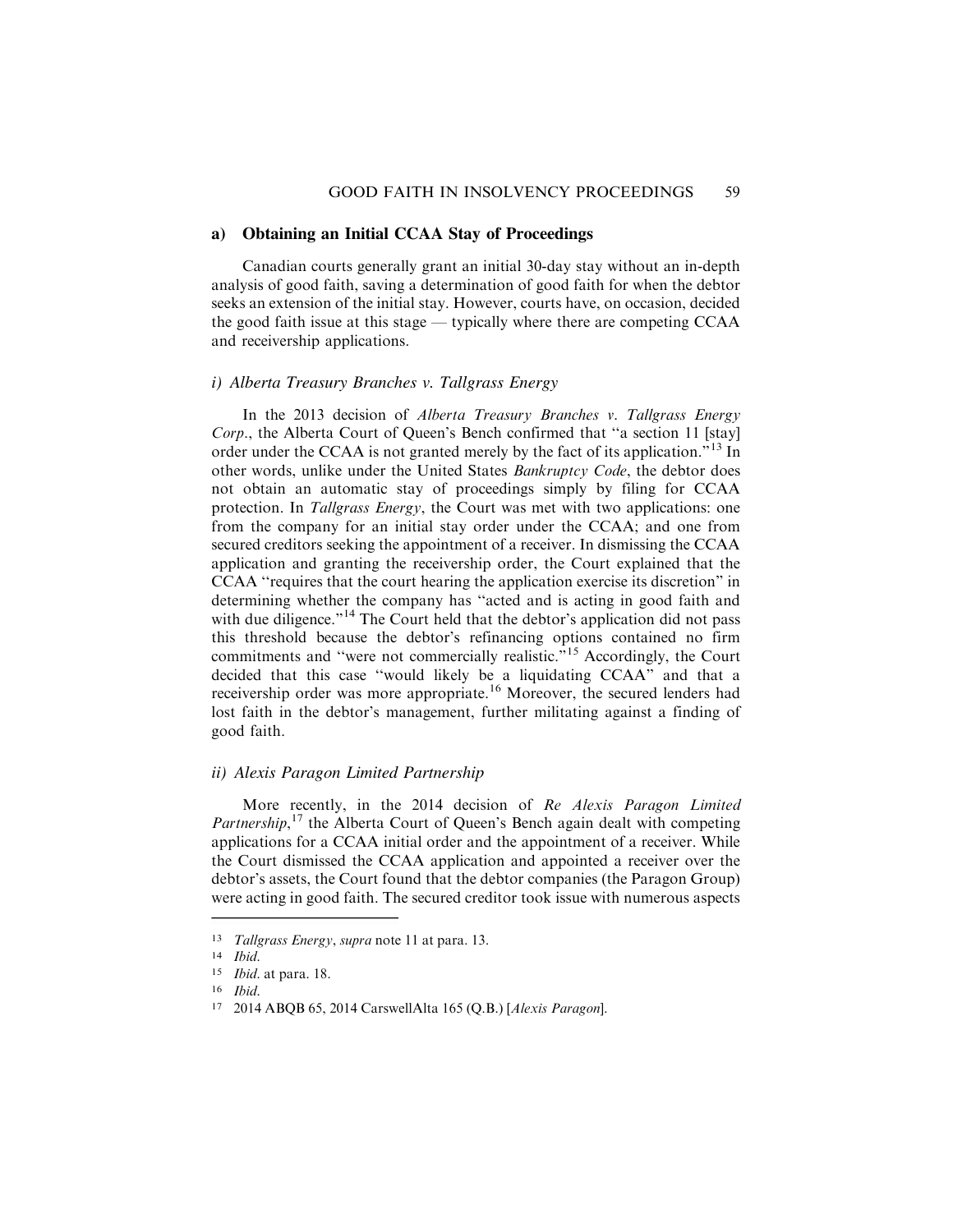of the Paragon Group's conduct, including its ''failure to move, in a timely way, to reduce overheads in the Casino operation and to address issues raised by the Alberta Gaming Regulator" as well as ''the failure of the Paragon Group to maintain its debt obligations with [the secured creditor] in good standing."<sup>18</sup>

Despite these criticisms, the Court noted that Paragon Group's ''principals have continued to inject capital into the operations of the Casino to keep it afloat," which appeared to be ''acts of desperation akin to 'Hail Mary' passes, rather than a series of activities demonstrating bad faith."<sup>19</sup> Thus, good faith was not necessarily equated with the debtor's principals making good business decisions, but with the good intentions of trying to save the company, even if the proposed solutions were not viable.

### **b) Extension of Stay Order**

In order to obtain an extension of the initial stay of proceedings, section 11.02(3) of the CCAA requires the applicant to establish: (a) ''that circumstances exist that make the [extension] order appropriate" and (b) ''that the applicant has acted, and is acting, in good faith and with due diligence." $^{20}$ 

#### *i) San Francisco Gifts*

The Alberta Court of Queen's Bench's 2005 decision in Re San Francisco Gifts Ltd.<sup>21</sup> provides the most comprehensive survey of "good faith" in the context of a request to extend the stay. This case involved an application by the San Francisco group of companies (San Francisco) to extend their stay of proceedings under the CCAA. While a group of landlords opposed the motion on the basis of San Francisco's recent guilty plea under the Copyright Act for selling knockoff and illegal goods, the Court found that San Francisco had already been punished for its illegal conduct. Since San Francisco subsequently acted in good faith in working towards a plan of arrangement for its creditors, the Court granted the extension.

After noting that ''the term 'good faith' is not defined in the CCAA" and that ''there is a paucity of judicial consideration about its meaning in the context of stay extension applications," the Court explained that, regardless of how good faith is defined, honesty and commercial fairness are its key elements.<sup>22</sup> In addition, a debtor's good faith obligation is owed to the court and the stakeholders directly affected by the process, including investors, creditors, and

<sup>18</sup> Ibid. at para. 37.

<sup>19</sup> Ibid. at para. 38.

<sup>20</sup> CCAA, supra note 11, s. 11.02(3).

<sup>21</sup> 2005 ABQB 91, 2005 CarswellAlta 174 (Q.B.) [San Francisco Gifts].

<sup>22</sup> Ibid. at paras. 14, 16.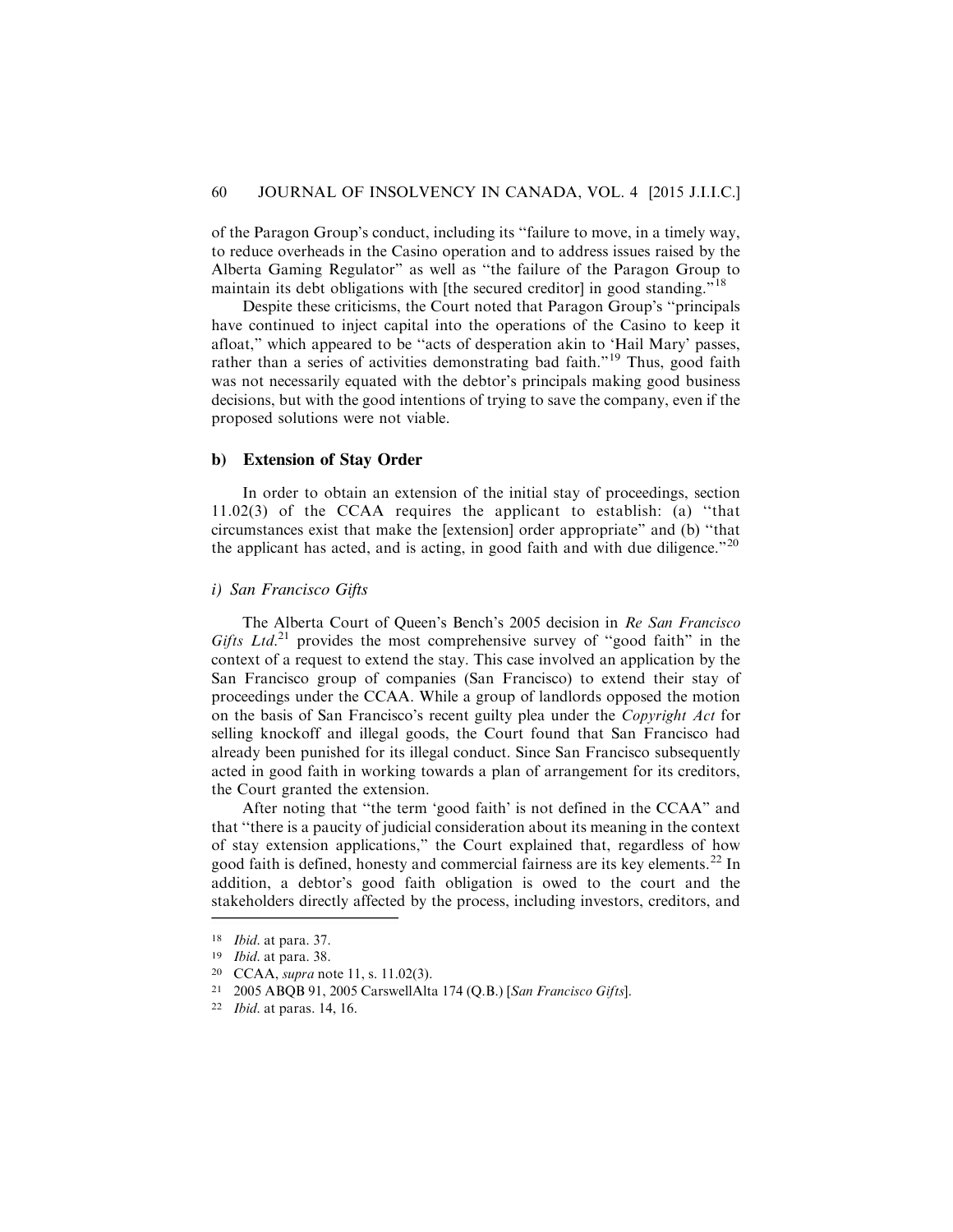employees, although the Court stopped short of requiring a debtor company to act in good faith in its dealings with the public at large. $^{23}$ 

After reviewing a variety of cases dealing with good faith, the Court ultimately concluded that allowing the stay to continue would not minimize or excuse San Francisco's "repugnant" conduct.<sup>24</sup> Moreover, the effect terminating the stay would have on unsecured creditors — who would be denied their right to vote on a plan and whatever chance they would have for a recovery — was of greater concern to the Court, which justified extending the stay.<sup>25</sup>

### *ii) Muscletech Research & Development*

In the 2006 decision of Re Muscletech Research & Development Inc.,  $^{26}$  the Ontario Superior Court of Justice confirmed the time period during which a court should assess a party's conduct for evidence of good faith. This was a motion to extend the stay of proceedings. One party brought forth allegations of bad faith regarding the ''past activities" of the debtors, prior to the commencement of the CCAA proceedings. The Court stated, ''the question of good faith is with respect to how these parties are conducting themselves in these  $CCAA$  proceedings."<sup>27</sup> After disregarding the allegations of bad faith, the Court held that the debtors had demonstrated their good faith and due diligence by proceeding according to a clear timetable<sup>28</sup> and the stay of proceedings was extended for an additional month.

#### *iii) Dura Automotive*

In the 2010 decision of Re Dura Automotive Systems (Canada) Ltd., $^{29}$  the Ontario Superior Court of Justice declined to extend the stay of proceedings under the CCAA where the debtor was unable to demonstrate that it was acting in good faith and with due diligence. The main issue in the proceedings was whether the Canadian debtor bore sole liability to pay into a Canadian pension plan or whether this liability was shared by its related entities. While the debtor had negotiated extensively with the unions and pension plan administrator, once it became apparent that these negotiations would not be successful and a viable

<sup>23</sup> Ibid. at para. 17.

<sup>24</sup> Ibid. at para. 31.

<sup>25</sup> Ibid.

<sup>26</sup> 2006 CarswellOnt 720, [2006] O.J. No. 462, 19 C.B.R. (5th) 57 (S.C.J. [Commercial List]).

<sup>27</sup> Ibid. at para. 4 [emphasis added].

<sup>28</sup> Ibid.

<sup>29</sup> 2010 ONSC 1102, 2010 CarswellOnt 894 (S.C.J. [Commercial List]).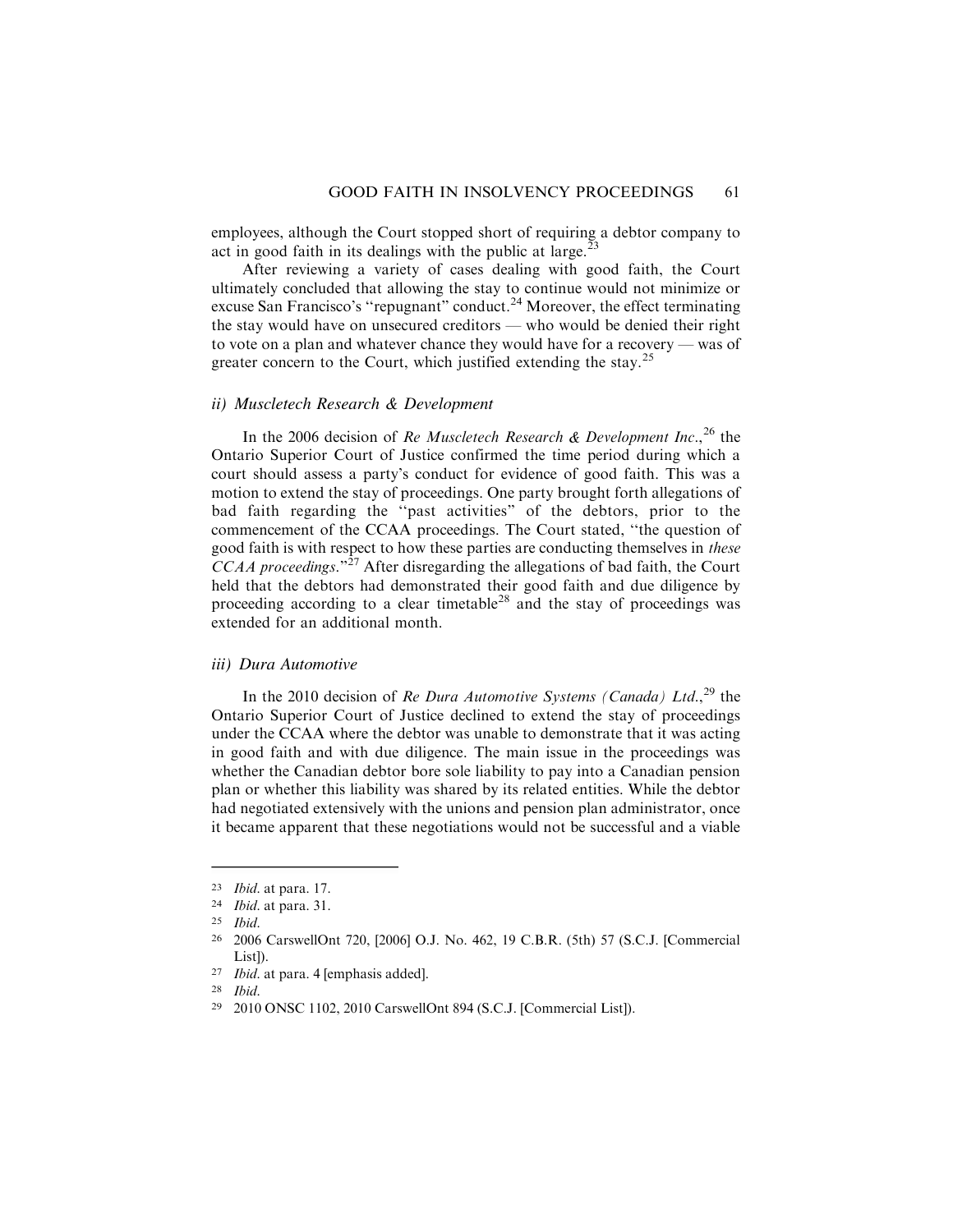plan could not be put forward, the debtor quickly reversed its position and sought an order that the plan be presented to the retirees for a vote.

The Court was clear that this ''last-minute shift in tactics" led to the ''inescapable conclusion that [the debtor] did not act in good faith" in negotiating with the unions and the pension plan administrator and, further, that the debtor ''did not act with due diligence by failing to address these representative issues on a timely basis."<sup>30</sup> As a result, the Court held that the applicant had not met the test under section 11.02(3) of the CCAA, refused to extend the stay of proceedings and permitted creditors to bring bankruptcy applications against the debtor company.<sup>31</sup>

# *iv) Envision Engineering & Contracting*

The Ontario Superior Court of Justice's 2011 decision in Re Envision Engineering  $\&$  Contracting Inc.<sup>32</sup> denied a secured creditor's motion to extend the initial stay under the CCAA because the debtor had not acted in good faith. After obtaining an initial order, the monitor experienced difficulty in obtaining information regarding the debtor group's financial affairs.<sup>33</sup> These difficulties were outlined in the monitor's report which stated that management was no longer ''committed to the process and they have not been responsive to the Monitor's request for information. . .".<sup>34</sup> While it was a secured creditor who brought the motion, the Court held — despite the language of section 11.02(3)(b) of the CCAA requiring "the applicant" to act in good faith  $$ that the debtor's lack of good faith and due diligence was fatal to the relief sought by the secured creditor.<sup>35</sup>

#### **c) Extension of Time to File a Proposal**

The test to obtain a stay extension in an NOI proceeding under the BIA is more onerous than the test to obtain a stay extension under the CCAA. Section 50.4(9) of the BIA provides that, in order to obtain a stay extension, the debtor must prove to the court on a balance of probabilities that: (i) the debtor has acted in good faith and with due diligence; (ii) the debtor will likely be able to make a viable proposal; and (iii) no creditor will be materially prejudiced by the extension.<sup>36</sup>

<sup>30</sup> Ibid. at para. 38.

<sup>31</sup> Ibid. at paras. 41, 43.

<sup>32</sup> 2011 ONSC 631, 2011 CarswellOnt 371 (S.C.J.).

<sup>33</sup> Ibid. at para. 7.

<sup>34</sup> Ibid. at para. 12.

<sup>35</sup> Ibid. at para. 21.

<sup>36</sup> Bankruptcy and Insolvency Act, R.S.C. 1985, c. B-3, s. 50.4(9).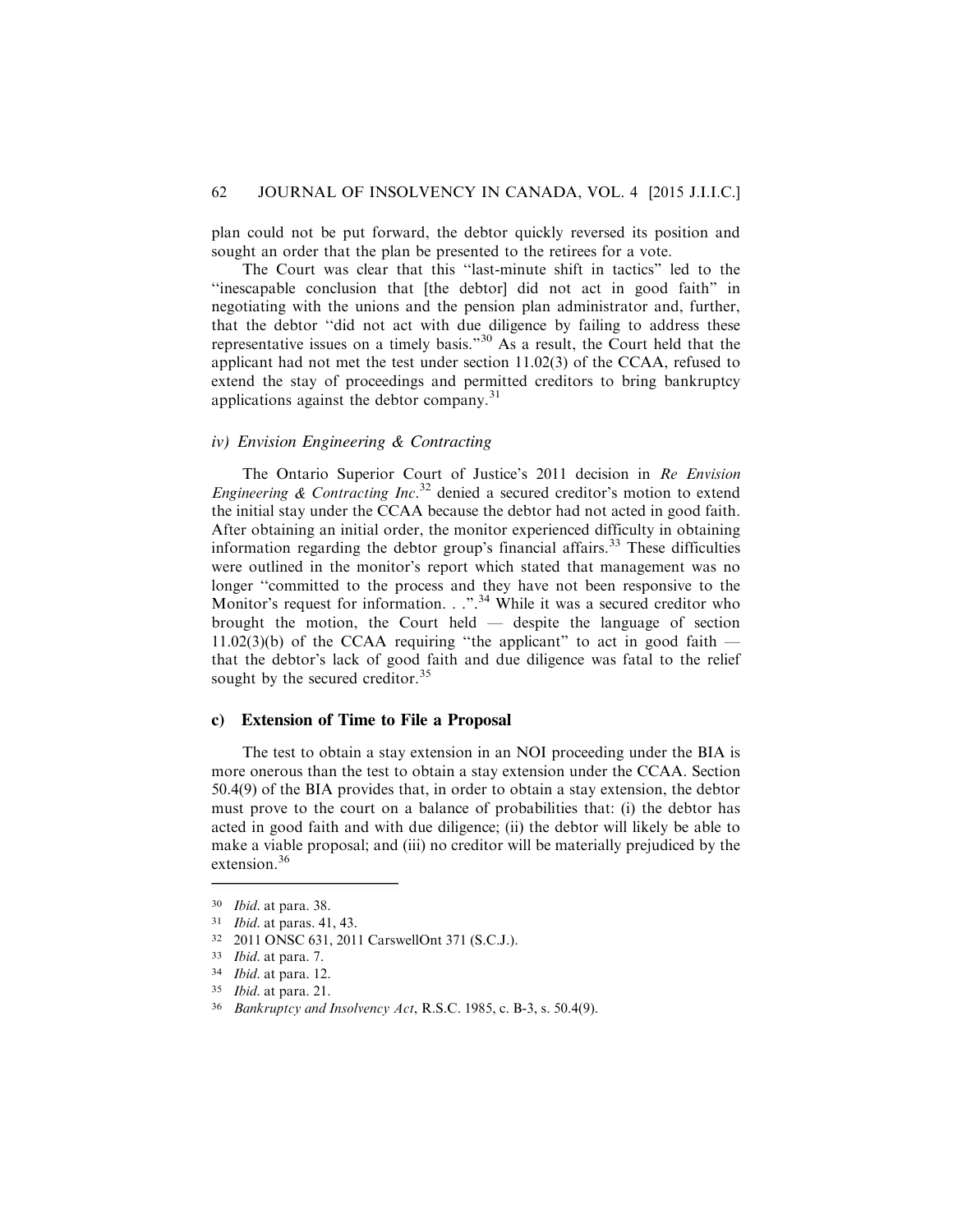Conversely, section 50.4(11) of the BIA provides that creditors may seek to terminate the stay if they can establish that: (i) the debtor is not acting in good faith or with due diligence; (ii) the debtor will likely not be able to file a viable proposal or a proposal that would be accepted by the creditors prior to the expiration of the stay period; or (iii) the creditors as a whole would be materially prejudiced by the continuation of the stay.<sup>37</sup>

### *i) H&H Fisheries*

In the 2005 decision of Re H&H Fisheries Ltd.,<sup>38</sup> the Supreme Court of Nova Scotia granted an extension of time for the debtor to file a proposal, emphasizing that the onus was on the debtor to satisfy the court on a balance of probabilities that each of the prerequisites of section 50.4(9) had been established.<sup>39</sup>

The good faith issue arose in light of the fact that the debtor had signed a commitment letter with the Bank of Nova Scotia (BNS) agreeing to have all of its operating accounts at that bank. Subsequent to signing the commitment letter but before filing the NOI, the debtor began to experience cash flow problems and started to deposit funds with the Canadian Imperial Bank of Commerce (CIBC), in order to avoid the funds being applied in satisfaction of the obligations owing to its creditor, BNS. In considering the requirements of section 50.4(9) of the BIA, the Court determined that breach of a contract does "not necessarily" constitute bad faith.<sup>40</sup> In follow-up discussion, the Court fleshed out the distinction between good faith and bad faith actions:

The converse of good faith is bad faith and bad faith requires a motivation and conduct that is unacceptable. If, for example, the diversion of operating/ trading proceeds had been diverted to the CIBC for the purposes of personal gain for any officer, director or shareholder of [the debtor]. . . then clearly such would amount to bad faith and quite possibly fraud. It is clear that the motivation for moving funds to the CIBC account was, in one word, for the purpose of "survival". Funds were essential in that I accept the view expressed by [the debtor] that had it continued to direct its operating/ trading funds to BNS the probability is almost a certainty that BNS would have utilized such funds to pay-down its advances precluding the [debtor] company from having any operating funds and the door to the [debtor's fish processing] plant would have been shut. $41$ 

<sup>37</sup> Ibid. at s. 50.4(11).

<sup>38</sup> 2005 NSSC 346, 2005 CarswellNS 541 (S.C.) [H&H Fisheries].

<sup>39</sup> Ibid. at para. 12.

<sup>40</sup> Ibid. at para. 16.

<sup>41</sup> Ibid. at para. 17 [emphasis added].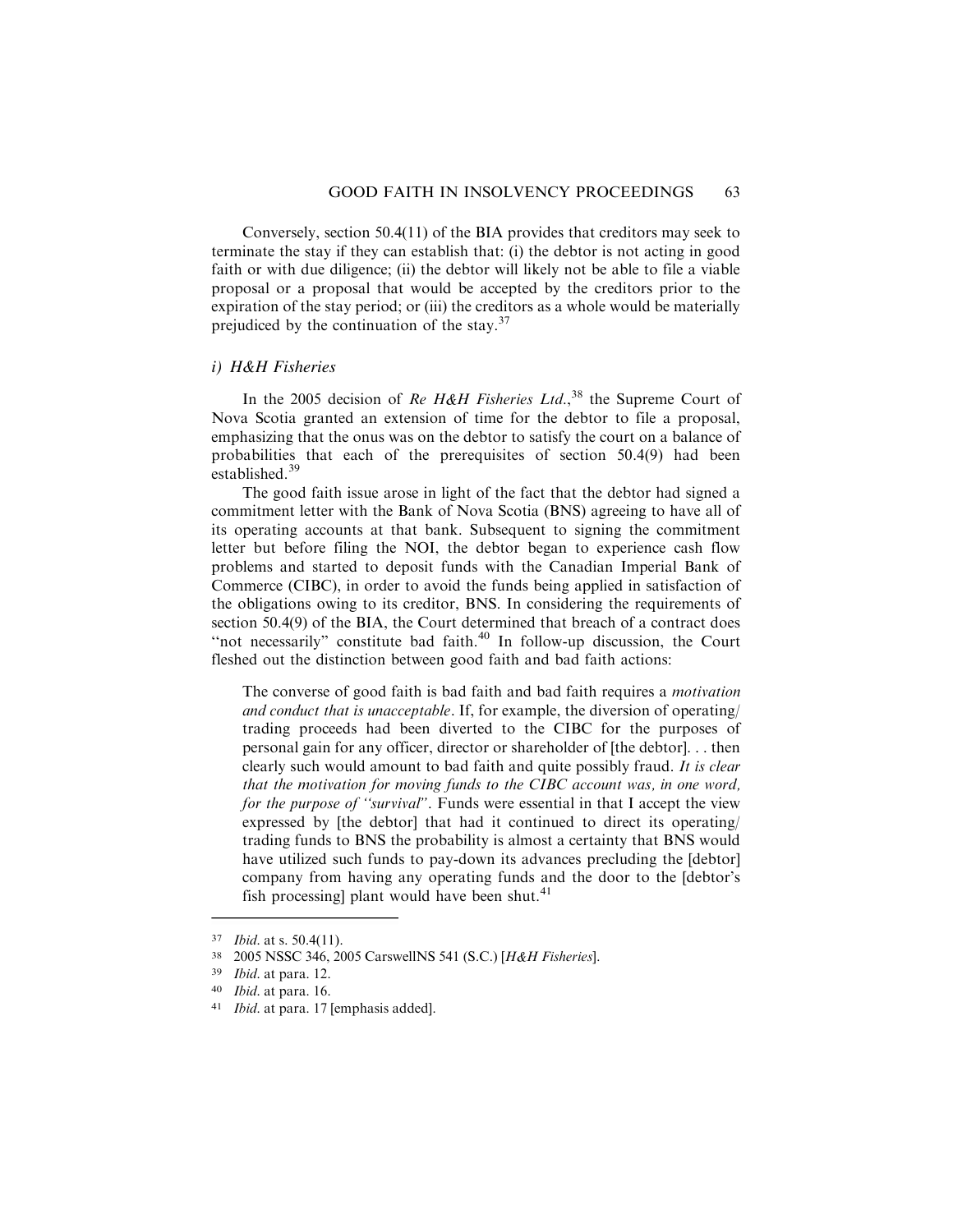The Court also made it clear that fraud is not a requirement for a party to fall short of good faith. In this case, the Court found that the debtor breached several other elements of the commitment letter but that the debtor responded by providing documentation, bank records, reconciliation of invoices, and cash withdrawals.

The H&H Fisheries Court asserted that acting in good faith could be determined through the absence of bad faith. Moreover, the  $H\&H$  Fisheries Court held that it is critical for courts to assess the base motivation for any impugned conduct and that the legitimate intention to help a company survive is indicative of acting in good faith.

# *ii) Entegrity*

In the two 2009 decisions of Re Entegrity Wind Systems Inc.,<sup>42</sup> the Prince Edward Island Supreme Court granted a first stay extension under section 50.4(9) of the BIA, but then refused to grant a second stay extension on the basis that the debtor had not acted in good faith and with due diligence.

In the first motion, the company's largest creditor argued that because the debtor had diverted funds that were owing to it pursuant to its credit agreement in order to pay bills and make payroll payments, the debtor was acting in bad faith.<sup>43</sup> After reviewing the debtor's evidence, the Court explained that it was ''not of the view [that the debtor] failed to act in good faith during this tumultuous period," but rather, ''it appears [that the debtor] was attempting to address [its primary creditor's] demands and in the course of doing so, used funds from projects as well as its own funds to maintain the company while it moved on an overall plan to extricate itself from its difficulties."<sup>44</sup> Much like in H&H Fisheries, the Court was willing to look at the underlying motivations for the debtor's actions (trying to save the company) in order to find a good faith explanation for the debtor's actions.

In the second motion, the Court found that in the intervening period, the debtor engaged in unnecessary rent disputes and delayed meeting with Prince Edward Business Development Inc. to seek necessary funding for a proposal. This ''inaction" on the debtor's primary goal of developing a viable proposal demonstrated that the debtor had not made sufficient progress to pass the ''good faith and due diligence" threshold.<sup>45</sup> Thus, the further stay extension was not granted.

<sup>42</sup> 2009 PESC 25, 2009 CarswellPEI 47 (S.C.) [Entegrity 1]; Entegrity Wind Systems Inc., Re, 2009 PESC 33, 2009 CarswellPEI 63 (S.C.) [Entegrity 2].

<sup>43</sup> Entegrity 1, ibid. at para. 7.

<sup>44</sup> Entegrity 2, supra note 42 at para. 10 [emphasis added].

<sup>45</sup> Ibid. at paras. 6–19.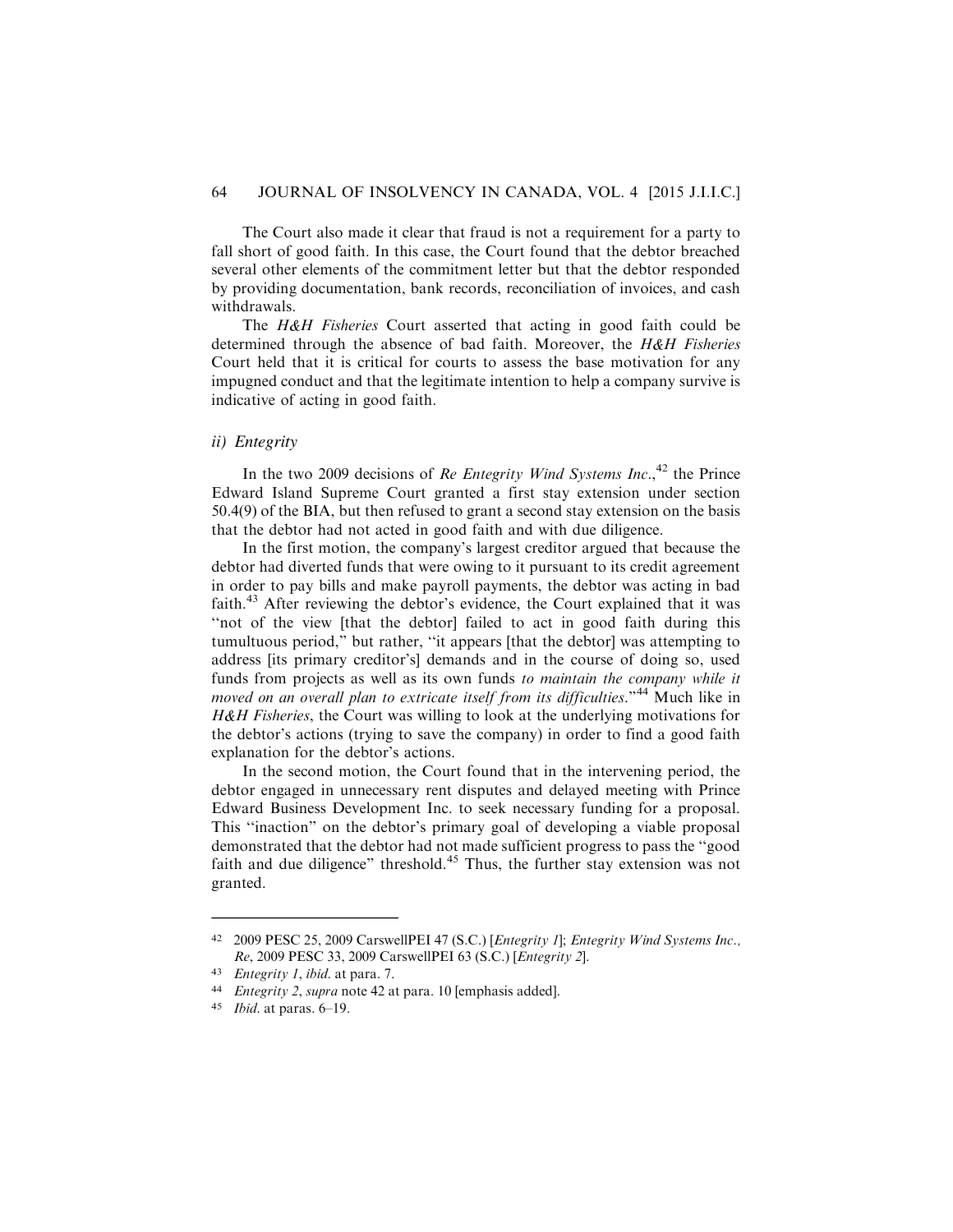#### *iii) Com/Mit Hitech Services*

In Re Com/Mit Hitech Services Inc.,  $46$  the Court was faced with an application by a secured creditor under section 50.4(11) of the BIA to terminate the 30-day period for a debtor to file a proposal. Just prior to the debtor filing the NOI, the secured creditor had entered into a new credit arrangement requiring that the ''debt equity levels be restored to 3:1 by way of cash infusion/ repatriation. . .".<sup>47</sup> However, the debtor made additional investments in the acquisition of the assets of another business in clear contravention of the credit arrangement. The Court considered these actions (which took place prior to the filing of the NOI) and concluded that because the debtor had gone ''essentially in a 180 [degree] way against" what it had agreed to with the secured creditor, the debtor had not acted in good faith and with due diligence. As a result, the secured creditor's motion was granted and the 30-day period to file a proposal was terminated.

### **d) Approval of a Proposal**

Once a BIA proposal is accepted by the requisite majority of creditors, <sup>48</sup> Canadian courts have developed a three-pronged test that must be satisfied before the court will sanction the proposal: it must be (i) reasonable; (ii) calculated to benefit the general body of creditors; and (iii) made in good faith. While the first two factors are explicitly contained in section 59(2) of the BIA, courts have implied the good faith requirement as an exercise of their equitable jurisdiction.<sup>49</sup> Generally, in the context of approving a proposal, good faith is equated with full disclosure by the insolvent person.

# *i) Kitchener Frame*

In Re Kitchener Frame Ltd., the Ontario Superior Court of Justice heard an unopposed motion to sanction a proposal. In its discussion of the requirements under section 59(2), the Court explained that ''[w]ith respect to the requirement of the proposal being made in good faith, the debtor must satisfy the court that it has provided full disclosure to its creditors of its assets and encumbrances against such assets."<sup>50</sup> The Court held that the debtors fulfilled this requirement by

<sup>46 1997</sup> CarswellOnt 2753, [1997] O.J. No. 3360 (Bktcy.).<br>47 Ibid at para 2

Ibid. at para. 2.

<sup>48</sup> A numerical majority of creditors, representing two-thirds in value of the voting claims in each class of creditors.

<sup>49</sup> Kitchener Frame Ltd., Re, 2012 ONSC 234, 2012 CarswellOnt 1347 (S.C.J. [Commercial List]) [Kitchener Frame]; Mayer, Re, 1994 CarswellOnt 268 at para. 6, 25 C.B.R. (3d) 113 (Bktcy.) [Mayer].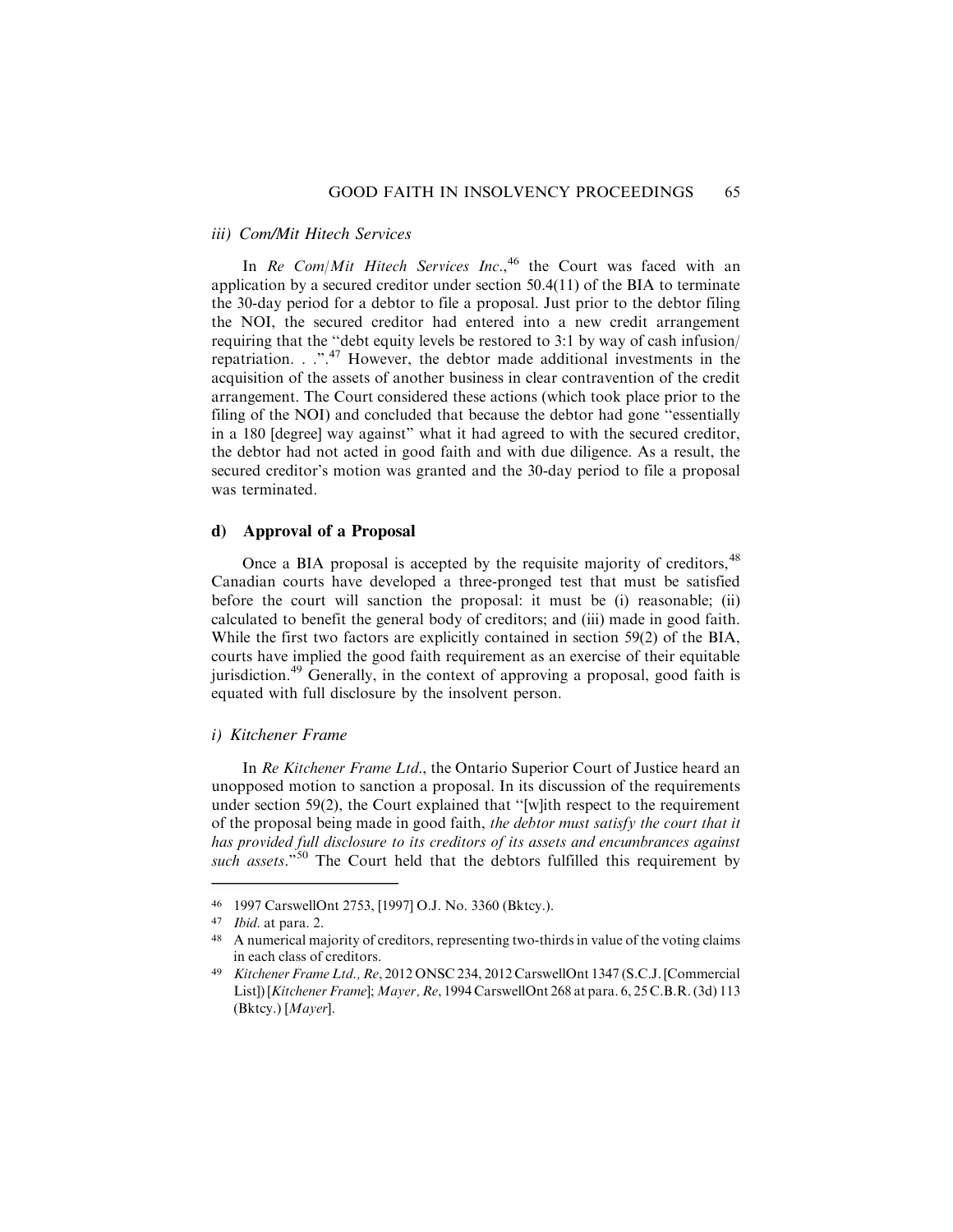involving creditors through negotiations with the union and non-union representative counsel, as well as by ''widely disseminat[ing] information regarding their BIA proposal proceedings through the media and through postings on the Proposal Trustee's website."<sup>51</sup> As a result of the full and adequate disclosure provided by the applicants throughout the proceeding, the Court concluded that the applicants had acted in good faith and sanctioned the proposal.

#### *ii) Mayer*

In Re Mayer, the proposal required creditors to accept the debtor's equity in the premises in which the debtor resided (Premises) in full satisfaction of the creditors' claims. The Court noted that an insolvent person asking for the court's approval of a proposal must do so in good faith, which requires ''full disclosure."<sup>52</sup> However, it was not disclosed anywhere in the proposal (or in the proposal trustee's report to the court) that: (i) the Premises were held jointly with the insolvent person's spouse; (ii) the Premises were encumbered by two mortgages; and (iii)  $$24,000$  in municipal tax arrears were outstanding.<sup>53</sup> As a result of this lack of disclosure, the Court found that the debtor had not acted in good faith and rejected the proposal.

### **3. THE COURT-APPOINTED MONITOR**

The monitor, who must be a licensed trustee in bankruptcy, is an officer of the court. The monitor plays a supervisory and an advisory role in CCAA proceedings. In its supervisory role, the monitor oversees the actions of the debtor company while under CCAA protection, on behalf of all creditors and other stakeholders, including employees, customers, and suppliers. In its advisory role, the monitor assists the debtor company's management in dealing with the restructuring and other issues that arise. The monitor must not be an advocate for the debtor, a particular creditor, or any other stakeholder in the CCAA process.<sup>54</sup> Its duty is to impartially evaluate the activities of the debtor company and make an independent analysis of the debtor's actions in reports to the court and creditors.<sup>55</sup>

<sup>50</sup> Kitchener Frame, ibid. at para. 35 [emphasis added].

<sup>51</sup> Ibid.

<sup>52</sup> Mayer, supra note 48 at para. 6.

<sup>53</sup> Ibid. at para. 8.

<sup>54</sup> See Kevin P. McElcheran, Commercial Insolvency Law in Canada, 2d ed. (Markham, Ont.: LexisNexis, 2011) at 245.

<sup>55</sup> Ibid.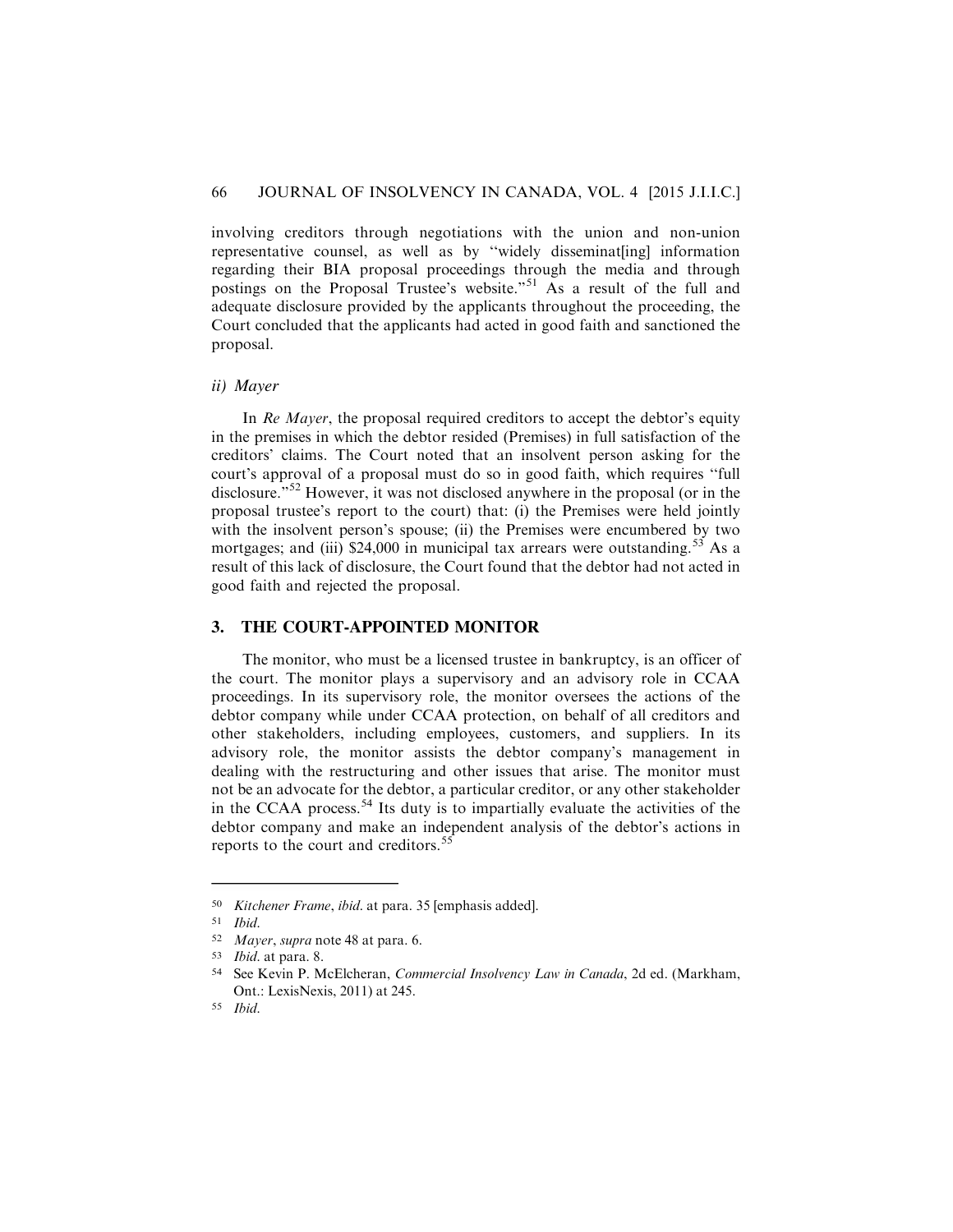The CCAA provides a broad affirmative duty of good faith for courtappointed monitors. Section 25 of the CCAA provides that ''[i]n exercising any of his or her powers or in performing any of his or her duties and functions, the monitor must act honestly and in good faith.  $\ldots$ <sup>56</sup> Moreover, monitors must act in good faith to be insulated from liability for their activities undertaken as monitor. Section 23(2) of the CCAA states that ''[i]f the monitor acts in good faith and takes reasonable care" in preparing the numerous reports it is obligated to file with the court ''the monitor is not liable for loss or damage to any person resulting from that person's reliance on the report."<sup>57</sup> While there is a dearth of case law dealing with these provisions or explaining what constitutes a monitor acting in good faith, the Alberta Court of Queen's Bench decision in Re Winalta Inc.<sup>58</sup> provides the clearest and most direct analysis of a monitor's duties under the CCAA.

### **a) Winalta**

In *Winalta*, the Court considered a monitor's fee application that was opposed by the debtor companies. The debtor companies took issue with the monitor's bill for various reasons, including that the monitor overcharged, was not transparent in its dealings, and breached its fiduciary duty to all stakeholders.

The debtor companies had obtained an initial order specifically authorizing the monitor to provide the major secured creditor with any financial reports generated by the debtors, which was a condition of the secured creditor's support for the CCAA proceedings. The debtors prepared regular cash flow statements that were provided to the secured creditor. In addition, the monitor used information contained in the debtors' regular cash flow statements to generate Net Realization Value Reports (NRVR) for the sole benefit of the secured creditor. The purpose of the NRVR was to enable the secured creditor to determine whether to continue to support the CCAA proceedings or to seek the appointment of a receiver.

The September 2010 NRVR was critical. At that time, the debtors had arranged conditional financing to take out the secured creditor, but they required additional funding from the secured creditor to defray takeout financing costs. However, the September NRVR caused the secured creditor to refuse providing such funding and the debtors had to scramble to find the additional funding from an alternate source. The debtors asserted that the

<sup>56</sup> CCAA, note 11, s. 25(3) [emphasis added].

<sup>57</sup> Ibid. at s. 23(2).

<sup>58</sup> 2011 ABQB 399, 2011 CarswellAlta 2237 (Q.B.).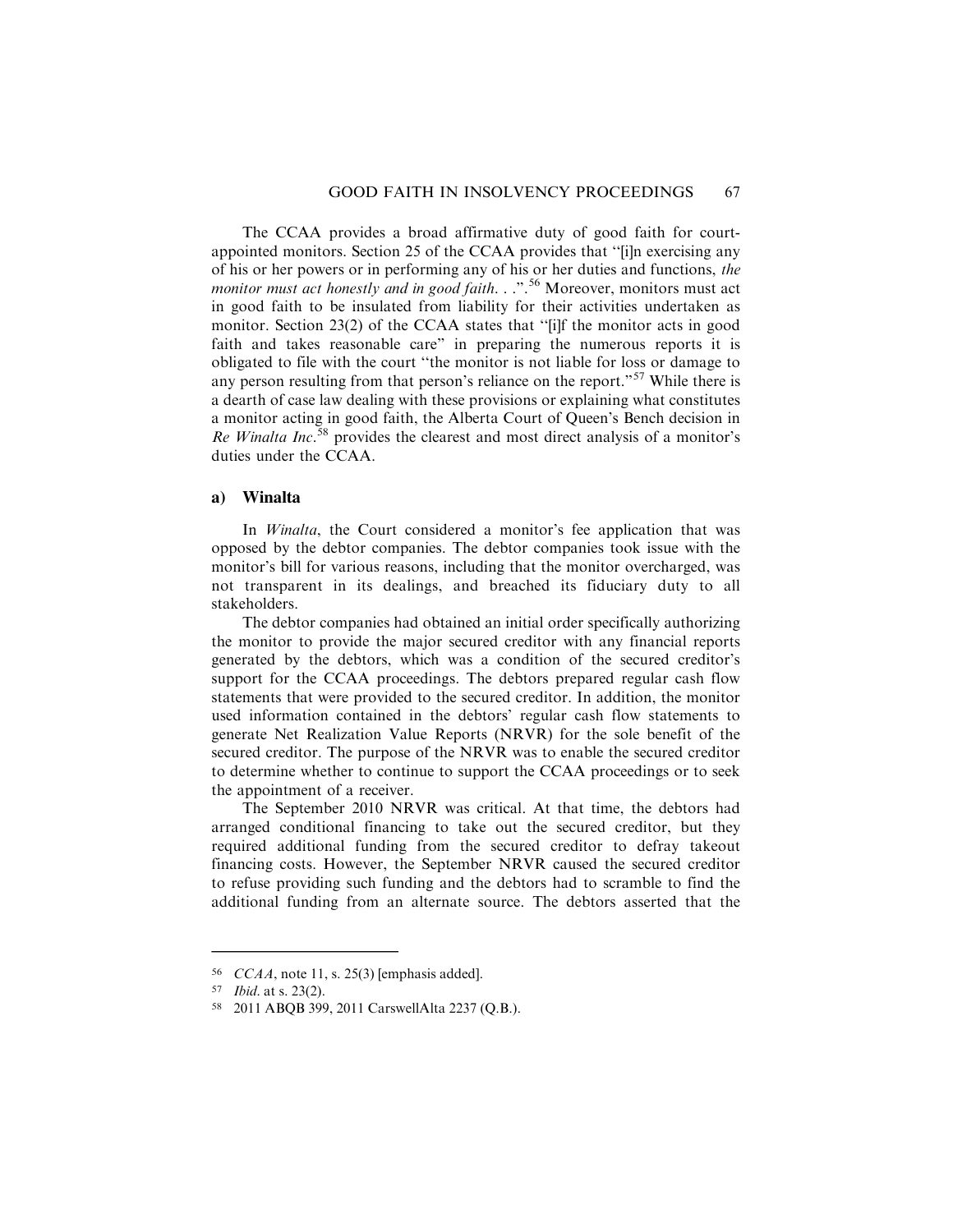monitor breached its fiduciary duty by delivering the September NRVR to the secured creditor without the debtors' knowledge or consent.<sup>59</sup>

During its review of a monitor's fiduciary and ethical duties, the Court framed its analysis by outlining the monitor's affirmative duty to act in good faith under section 25 of the CCAA. While these actions appeared to be permissible under the initial order, the Court held that the monitor breached its fiduciary duty to the debtors, asserting that the monitor ''exceeded its statutory and court ordered authority" by conducting the analysis in the September NRVR and providing it to the secured creditor.<sup>60</sup> This was contrary to the monitor's duty to "ensure that no creditor has an advantage over another."<sup>61</sup> The Court concluded that the monitor did not conduct itself in an open and transparent manner, and that its actions in preparing the September NRVR and delivering it to the secured creditor put it into conflict with the debtors.<sup>62</sup>

The Court observed that that the monitor ''lost sight of the bright line separating its duties as an impartial court officer and a private consultant to [the secured creditor]," thereby creating a perception of bias.<sup>63</sup> As a result, the Court reduced a portion of the monitor's fees related to the September NRVR and required the monitor to provide further fee affidavits, at its own cost.

While the Court does not expressly use the language of ''good faith" throughout the decision, the case is instructive on how a court may apply a good faith analysis in its assessment of a monitor's activities.

# **4. TRUSTEES UNDER THE BIA**

When a debtor becomes bankrupt under the BIA, the debtor ceases to have legal capacity to dispose of its assets or otherwise deal with its property (excluding property held in trust), which vests in a trustee in bankruptcy. In a proposal proceeding under the BIA, the proposal trustee assists the debtor in developing a proposal and its negotiations with creditors and other key stakeholders.

The BIA generally provides professionals, including trustees, with protection from liability while acting in their professional capacity, as long as they act in good faith. Specifically:

The BIA offers trustees, receivers and similar insolvency professionals protection from liability for their activities in connection with a proceeding under the [BIA]. The statutory framework requires the assistance of these

<sup>59</sup> Ibid. at paras. 70–72.

<sup>60</sup> Ibid. at para. 126.

<sup>61</sup> Ibid. at para. 77.

<sup>62</sup> Ibid. at para. 112.

<sup>63</sup> Ibid. at para. 113.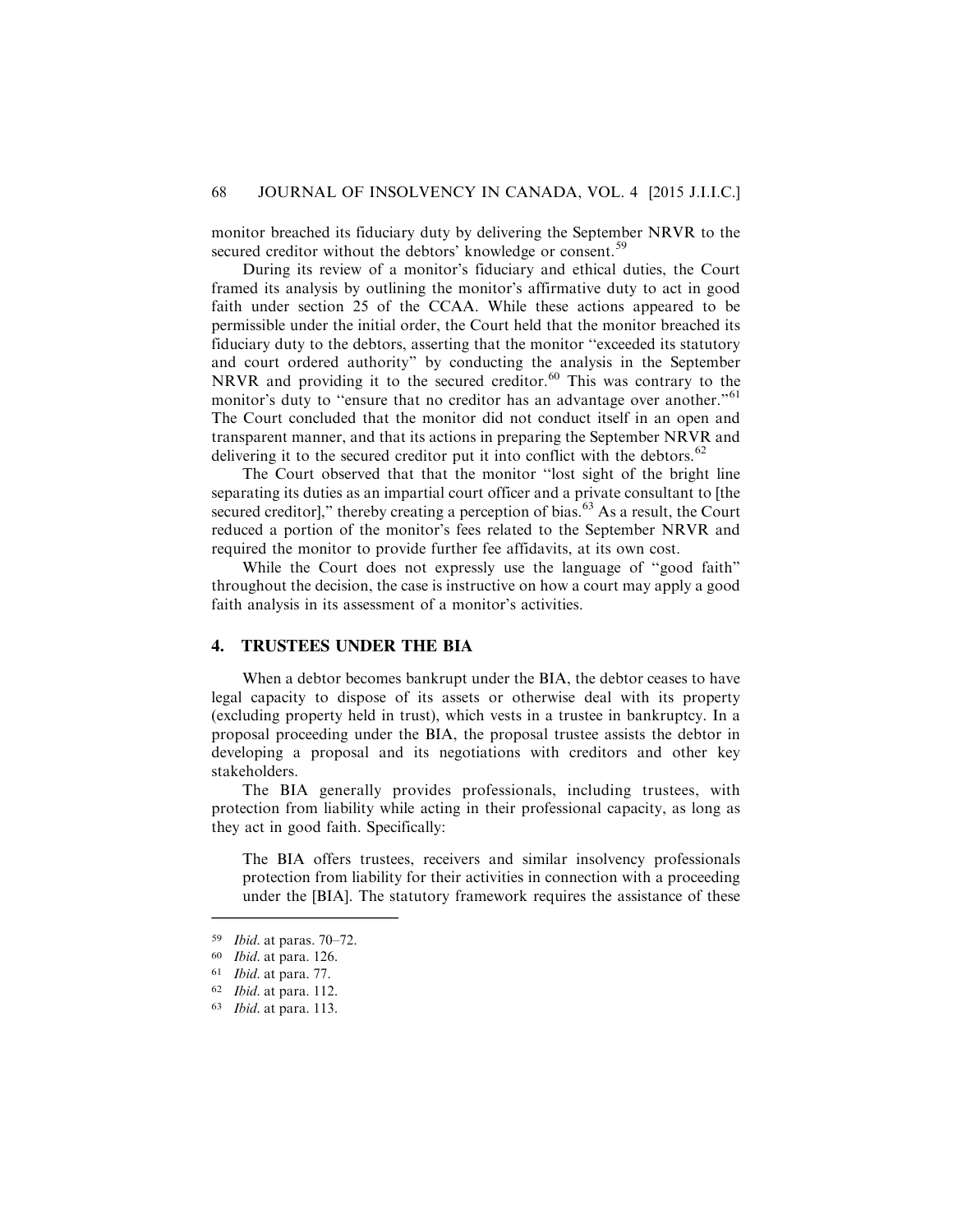professionals, who would likely be unwilling to serve absent protection for their good faith and duly diligent activities. . . <sup>64</sup>

For example, section  $171(6)^{65}$  of the BIA provides that a trustee is not liable for any statements made or opinions expressed in good faith in relation to the report the trustee is required to file with the Superintendent of Bankruptcy. In addition, in the two situations where proposal trustees are required to file cashflow statements and reports thereon with the Court, sections 50(9) and 50.4(5) of the BIA provide that ''[i]f the trustee acts in good faith and takes reasonable care in reviewing the cash-flow statement, the trustee is not liable for loss or damage to any person resulting from that person's reliance on the cash-flow statement."<sup>66</sup>

While trustees do not have an affirmative duty to act in good faith under the BIA, as monitors do under section 25 of the CCAA, courts generally consider whether a trustee has acted in good faith when determining whether or not to uphold the trustee's actions.

# **a) Katz**

The Ontario Court of Justice's 1991 decision in Re  $Katz^{67}$  dealt with a motion by the bankrupt to set aside the trustee's sale of a lawsuit initiated by the bankrupt to a defendant in that action. The former Bankruptcy Act provided that the trustee may sell assets with permission of the inspectors<sup>68</sup> and for such consideration as the inspectors may approve. While the sole inspector approved the sale, the Court explained that ''the trustee must still exercise appropriate skill and demonstrate good faith."<sup>69</sup> In these circumstances, the Court held that it was a legitimate business decision for the trustee to resolve the litigation ''which may or may not have merit and which may, if meritorious, expose the defendant to financial risk of some degree but will involve some unrecoverable expense in the litigation process, some imposition on the time of the witness and the uncertainties of litigation."<sup>70</sup> Thus, the trustee sold the litigation in accordance with its business judgment, which was sufficient to establish that the trustee acted in good faith.<sup>71</sup>

<sup>64</sup> LloydW. Houlden, Geoffrey B.Morawetz & Janis P. Sarra, ''The 2014-2015 Annotated Bankruptcy and Insolvency Act" (Toronto: Carswell, 2015), at C§16.

<sup>65</sup> BIA, supra note 36, s. 171(6).

<sup>66</sup> BIA, ibid. at ss. 50(9), 50.04(5).

<sup>67</sup> 1991 CarswellOnt 192, [1991] O.J. No. 1369 (Bktcy.) [Katz].

<sup>68</sup> Inspectors are creditor representatives, appointed in certain cases, who must approve certain actions undertaken by the trustee.

<sup>69</sup> Supra note 67 at para. 4.

<sup>70</sup> Ibid.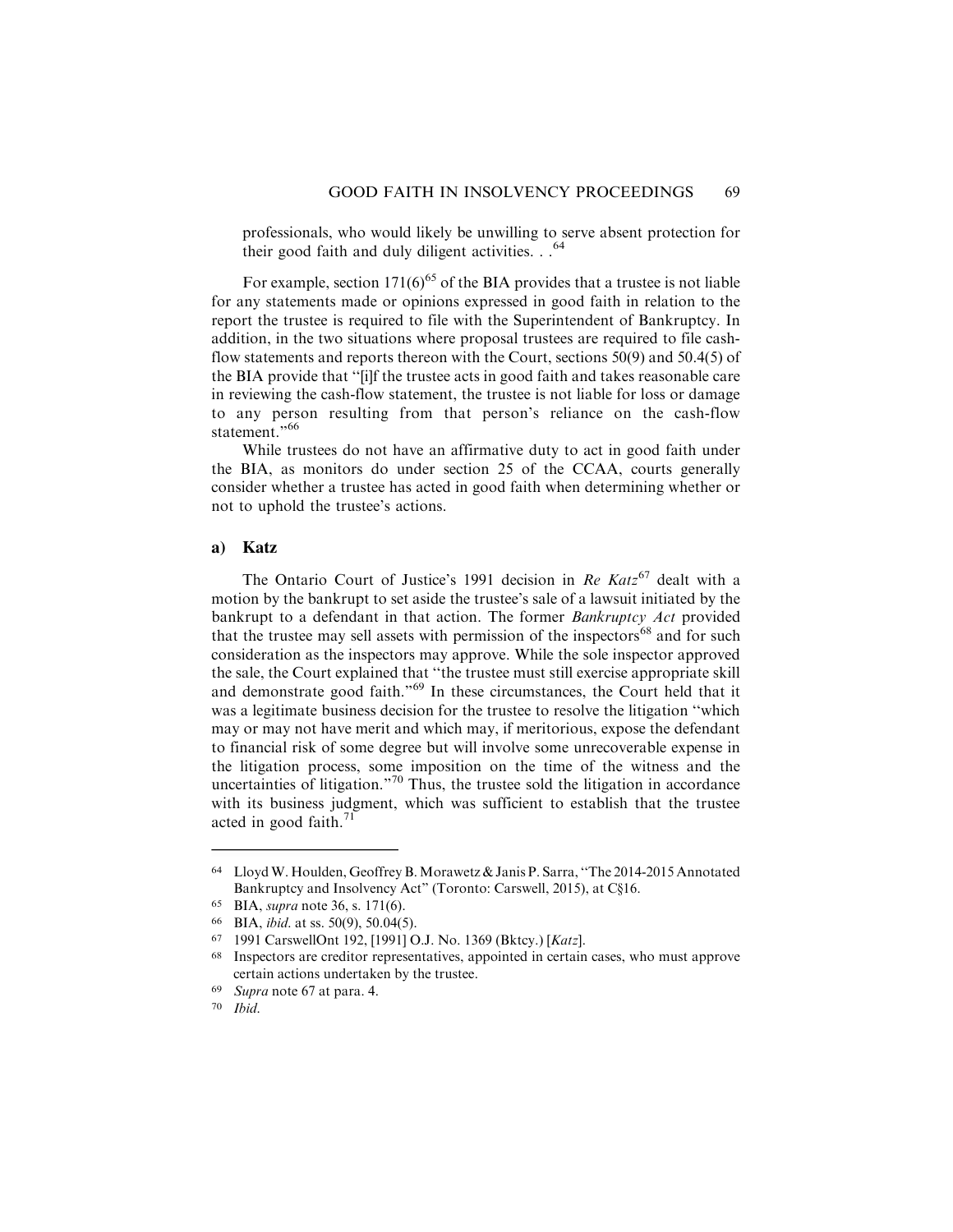## **b) Graham Mining (Part 1)**

In Re Graham Mining Ltd.,<sup>72</sup> the trustee and receiver (who were one and the same) brought a motion for approval of a proposed settlement of all lawsuits involving the debtor (the debtor was the plaintiff/defendant by counterclaim in one lawsuit and the defendant in another). Opposing creditors brought a crossmotion to reverse the receiver/trustee's decision to accept the proposed settlement of the outstanding litigation.

The Court noted that, in general, trustees in bankruptcy may, with the permission of the inspectors, compromise and settle any debts owing to the bankrupt and any claim made by or against the estate. Moreover, courts will not interfere with a trustee's exercise of its discretion as long as the trustee ''acted in good faith and the decision is not unreasonable in the circumstances and is for the benefit of the estate."<sup>73</sup> A court will only hold that a trustee has made a decision in bad faith where ''there is a lack of bona fides or it is unreasonable from the standpoint of the estate."<sup>74</sup>

In Graham Mining, the litigation involving the debtor that was settled was ''not easily marketable. . . particularly where its value is uncertain and is subject to set-off and where the costs of realization are unpredictable and could be substantial and exceed the recovery."<sup>75</sup> In light of the many factors at play in valuing this proposed settlement, the Court was ''satisfied that the trustee had acted honestly and in good faith and in a commercially reasonable manner in the circumstances" by accepting the proposed settlement of all of the litigation.<sup>76</sup> The trustee's reasonable business judgment was granted a significant level of deference from the supervising court.

#### **c) Braich**

In the 2003 decision Re Braich,<sup>77</sup> the British Columbia Supreme Court approved a trustee's settlement of a debt and dismissed the application by a creditor for an order under section 38 of the  $BIA^{78}$  to enable the creditor to take

<sup>71</sup> Ibid. at para. 11.

<sup>72</sup> 2001 CarswellOnt 1857, [2001] O.J. No. 21600 (Bktcy.), affirmed 2002 CarswellOnt 1503 (C.A.) [Graham Mining].

<sup>73</sup> Ibid. at para. 55.

<sup>74</sup> Ibid. at para. 54.

<sup>75</sup> Ibid. at para. 51.

<sup>76</sup> Ibid. at para. 71.

<sup>77</sup> 2003 BCSC 1789, 2003 CarswellBC 2957 (S.C. [In Chambers]) [Braich].

<sup>78</sup> Section 38 of the BIA provides that a creditor of the bankrupt estate can obtain the trustee's right to pursue estate litigation where the trustee refuses or fails to pursue such litigation.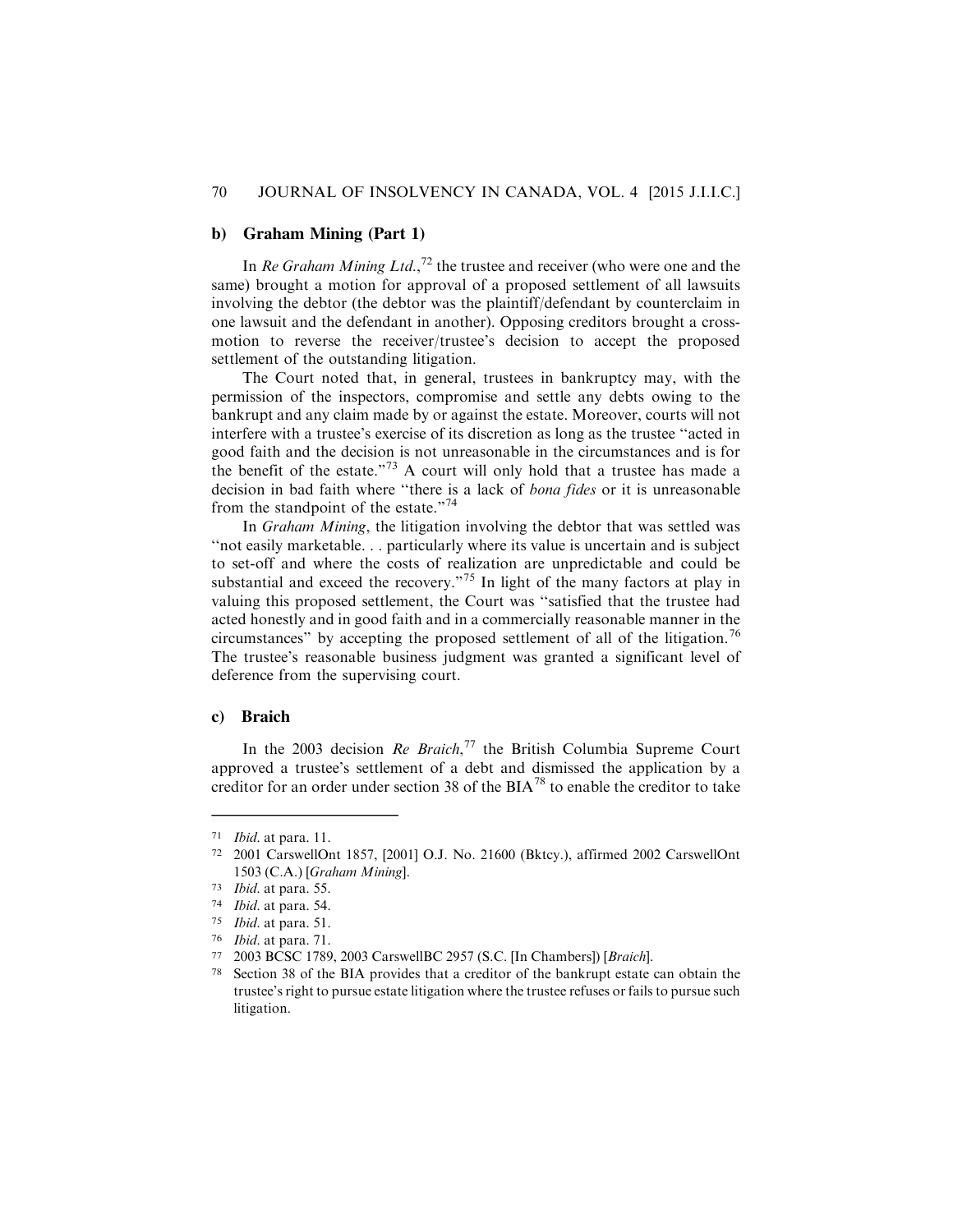action in his own name and expense to set aside alleged fraudulent preferences. The Court agreed with the trustee's opinion — based on independent legal advice — that the fraudulent preference claims were "risky."<sup>79</sup> Without a detailed analysis of the factors involved in determining good faith, the Court found that the trustee had ''negotiated the settlement in good faith" and that the settlement decreased the risk to the bankrupt estate of recovering nothing on the debt.<sup>80</sup> In response to the creditor's desire to pursue the fraudulent preference action himself, the Court explained that ''the risk of losing the fraudulent preference action is not illusory and thus, the settlement action taken by the Trustee was not only in good faith, but appropriate in the circumstances."<sup>81</sup>

### **d) Solarc Construction**

In the 2009 decision of the Ontario Superior Court of Justice in Re Solarc Construction Ltd., ${}^{82}$  the trustee successfully opposed a motion by the bankrupt and three judgment creditors (the ''Application Creditors") to approve a negotiated settlement with its creditors, suspecting preferential treatment of certain creditors. The trustee subsequently brought a motion seeking costs jointly and severally on a substantial indemnity basis against a law firm representing the Application Creditors and the law firm representing the bankrupt. The law firms representing the Application Creditors and the bankrupt moved for their costs to be recoverable against the trustee personally.

The Court resolved this matter by dismissing both the trustee's motion and the cross-motion on the basis that both parties had acted in good faith. Even though ''it was very improbable that the motion for approval of the proposed settlement would have success," the Court explained that there was ''no evidence of bad faith" (which, like in Bhasin, is often sufficient to demonstrate good faith) and that ''counsel for the Application Creditors and the Bankrupt were entitled to bring their motion forward and argue their case whatever its probability of success."83

Likewise, the Court found that the trustee acted ''conscientiously" and ''in good faith to ensure that all creditors were treated fairly and equitably."<sup>84</sup> As in the case with court-appointed monitors (see Winalta, above), trustees act in good faith where they fairly and appropriately consider the interests of all creditors, without preferring a specific subset of creditors or stakeholders.

<sup>79</sup> Braich, supra note 77 at para. 11.

<sup>80</sup> Ibid. at para. 20.

<sup>81</sup> Ibid.

<sup>82</sup> 2009 CarswellOnt 392, 174 A.C.W.S. (3d) 936 (S.C.J.) [Solarc].

<sup>83</sup> Ibid. at para. 36.

<sup>84</sup> Ibid. at para. 33.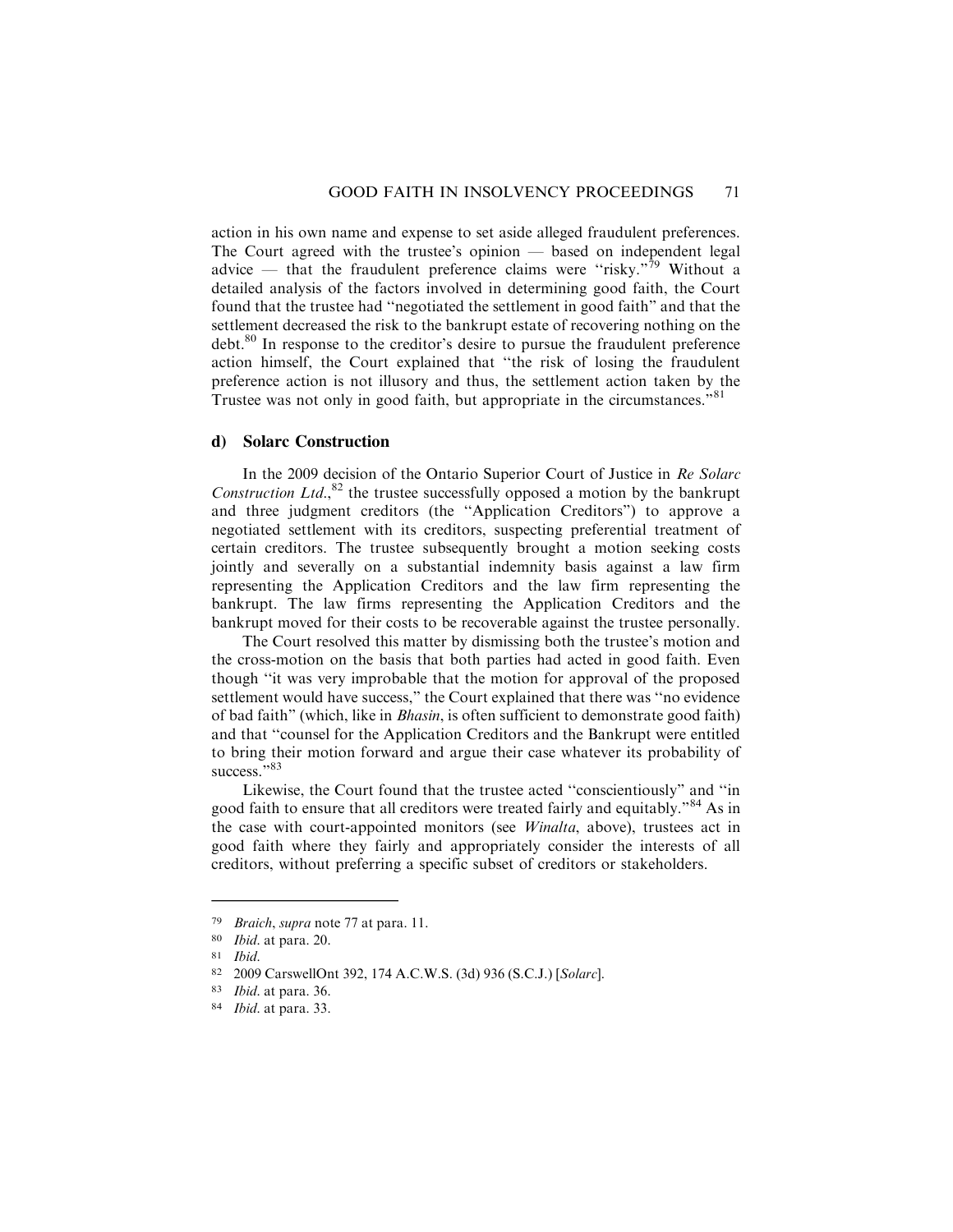#### 72 JOURNAL OF INSOLVENCY IN CANADA, VOL. 4 [2015 J.I.I.C.]

### **5. RECEIVERS**

A receiver (or receiver and manager)<sup>85</sup> may be appointed privately by a secured creditor pursuant to the terms of a security agreement or by court order. A privately appointed receiver's duties are primarily owed to the appointing creditor, while court-appointed receivers are officers of the court and have duties to all stakeholders of the debtor.

Both privately appointed and court-appointed receivers are subject to section 247 of the  $BIA<sub>286</sub>$ <sup>86</sup> which imposes obligations on a receiver to deal with the property of the insolvent person or bankrupt in a ''commercially reasonable manner" and to ''act honestly and in good faith." Notably, the broad nature of this affirmative duty of good faith poses concern for some commentators. $87$ 

#### **a) Ostrander v. Niagara Helicopters**

In Ostrander v. Niagara Helicopters Ltd.,<sup>88</sup> a receiver was appointed privately by a secured creditor upon default by the debtor under a debenture. The debtor subsequently asked the Court to declare numerous transactions undertaken by the receiver null and void and to appoint a new receiver-manager, basing ''all of these claims for relief on his allegations that the [receiver and other defendants] have conspired against him, have wrongfully converted assets and have committed fraud and breaches of trust."<sup>89</sup>

While the Court found all of these claims to be ''unfounded and without merit,"<sup>90</sup> the court provided insight into the duties owed by a receiver. The Court explained that a privately appointed receiver owes a ''duty to everybody to act in good faith and without fraud," but such a duty does not rise to the level of the fiduciary obligation that is owed by the receiver-manager to the appointing creditor.<sup>91</sup> The receiver's general duty required that it undertake a robust sales process to obtain the best offer possible for the debtor's property, as any surplus would revert to the debtor's estate. The Court held that as long as a privately appointed receiver acts ''reasonably in the conduct of the business and

<sup>85</sup> In general, a receiver is appointed to take possession of and sell or liquidate the assets secured by a security agreement in order to repay the outstanding debt. A receivermanager typically operates and manages the business until it is sold as a going concern. Both receivers and receiver-managers can be appointed privately or by court order and are subject to the same duties of good faith.

<sup>86</sup> BIA, supra note 36, s. 247.

<sup>87</sup> See McElcheran, Commercial Insolvency in Canada, supra note 54 at 205.

<sup>88</sup> 1973 CarswellOnt 325, 1 O.R. (2d) 281, 40 D.L.R. (3d) 161 (H.C.).

<sup>89</sup> Ibid. at para. 3.

<sup>90</sup> Ibid.

<sup>91</sup> Ibid. at para. 6.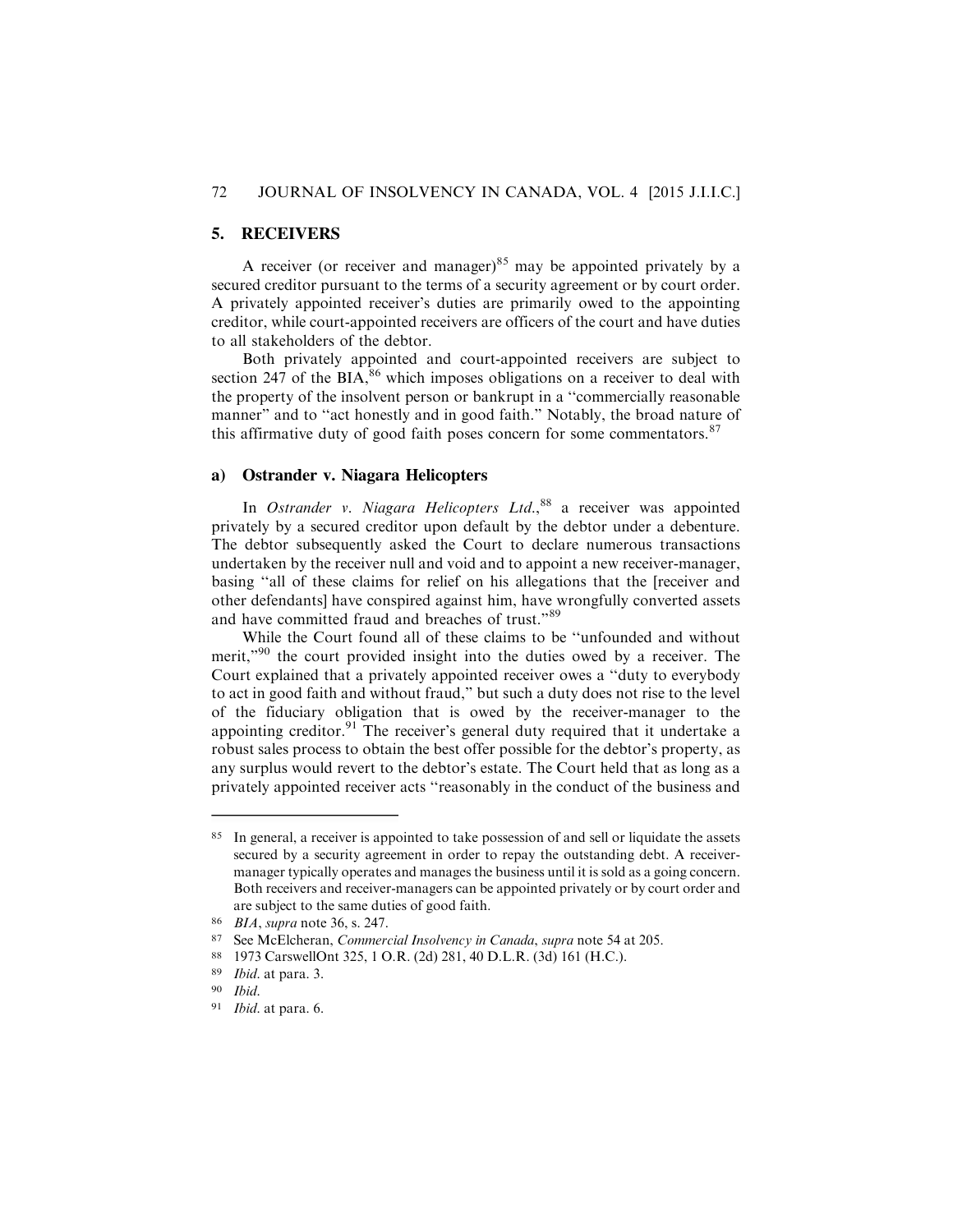of course without any ulterior interest" and as long as the receiver ensures that a fair sale is conducted and that the receiver-manager ultimately makes a proper accounting to the debtor/mortgagor, its duty of good faith will be satisfied.

#### **b) Graham Mining (Part 2)**

The aforementioned case of Re Graham Mining Ltd. also sheds light on the duty of good faith with respect to receivers, since both the trustee and receiver in that case were moving for approval of a proposed settlement of litigation involving the debtor. The Court noted that a privately appointed receiver is the agent of the secured creditor that appointed it and that it owes no fiduciary duty to the debtor. $92$  However, in exercising its powers to sell the debtor's property, the Court reiterated a privately appointed receiver must act honestly and in good faith, and deal with the property in a commercially reasonable manner. In this case, the receiver applied to the Court for directions in relation to its obligation to act honestly and in good faith.

The Court held that even if a settlement is not ideal, a receiver need not take on the risks of uncertain litigation if the receiver believes that the cause of action is not meritorious or that the cost could exceed the recovery.<sup>93</sup> Thus, the Court found that, by settling the litigation, the receiver had not breached any obligation imposed on it in respect of realizing on the debtor's security.<sup>94</sup> Again, this decision emphasizes that the duty of good faith does not always mandate the best decision (in hindsight) or one that maximizes return. The decision to make a safe settlement without the risks of litigation fulfilled the receiver's duty of good faith.

### **c) Bank of Montreal v. Sportsclick**

In the 2009 decision of *Bank of Montreal v. Sportsclick Inc.*,<sup>95</sup> the Nova Scotia Supreme Court considered an opposed motion to approve an interim receiver's sale of shares owned by the bankrupt company. The sale was opposed on the basis that a higher price could be obtained if the receiver advertised more broadly. Under the current offer, the sale would barely cover the costs of advertising the shares.<sup>96</sup>

The Court noted that ''commercial reasonableness" depends on ''the circumstances of the sale, including a consideration of the variables such as the method of sale, the subject matter of the sale, advertising or other methods of

<sup>92</sup> Graham Mining, supra note 72 at para. 45.

<sup>93</sup> Ibid. at paras. 49–50.

<sup>94</sup> Ibid. at para. 53.

<sup>95</sup> 2009 NSSC 354, 2009 CarswellNS 649 (S.C.) [Sportsclick].

<sup>96</sup> Ibid. at para. 21.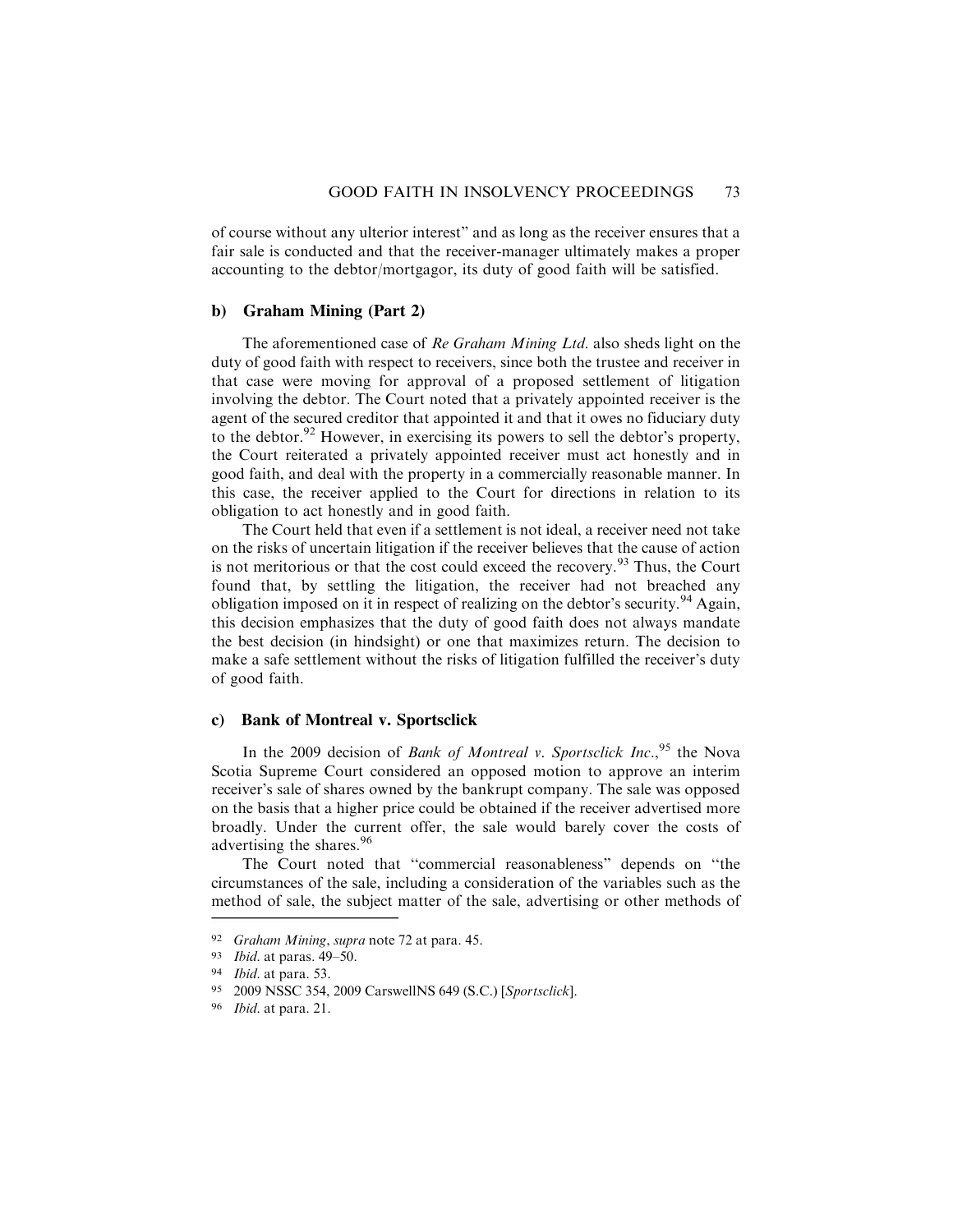exposure to the public, the time and place of the sale, and related expenses."<sup>97</sup> Moreover, the receiver is under a particular duty to make a sufficient effort to get the best possible price for the assets but it has no duty (of good faith or otherwise) to actually obtain the best possible price.<sup>98</sup>

The Court reaffirmed the position that courts should be deferential when assessing the good faith of a receiver and should generally defer to the receiver's business judgment at the time the decision is made:

The decisions made by the Receiver were made in good faith, cognizant of the duties that a Receiver is subject to. It made business judgments that may be easy, with the benefit of hindsight, to criticize, but they were reasonable having regard to the circumstances in existence at the time. No alternatives to the targeted marketing approach have been shown to exist that would provide, beyond speculation, a potential for a greater return.<sup>99</sup>

Given that the tendering process ''was carried out in a transparent and fair manner, consistent with industry standards,"<sup>100</sup> the Court was convinced that the receiver acted in good faith and could not attribute any bad faith to the receiver. Thus, the Bank of Montreal v. Sportsclick court examined the requirements of commercial reasonableness in detail, found that the receiver acted in a commercially reasonable manner, and therefore concluded that the receiver acted in good faith.

# **d) Aquilon Capital v. Sucor**

In Aquilon Capital Corp. v. Sucor Ltd.,  $^{101}$  the New Brunswick Court of Queen's Bench denied an application for an order that a privately appointed receiver be replaced and for any agreement of purchase and sale of the company's assets be terminated and held to be of no force and effect. The applicant (Aquilon) was a subordinate secured creditor of the debtor and sought to restrain the sale of certain of the debtor's assets because Aquilon's principal had also submitted a bid for the debtor's assets through his personal investment company. The Court held that unsuccessful bidders for the debtor company's assets were not owed any duty of good faith by the receiver. $102$ 

In addition, the Court held that courts should be ''extremely reluctant" to set aside a decision of a privately appointed receiver, who owes a fiduciary duty

<sup>97</sup> Ibid. at para. 63.

<sup>98</sup> Ibid.

<sup>99</sup> Ibid. at para. 65 [emphasis added].

<sup>100</sup> Ibid. at para. 66.

<sup>101</sup> 2010 NBQB 144, 2010 CarswellNB 222 (Q.B.).

<sup>102</sup> Ibid. at para. 24.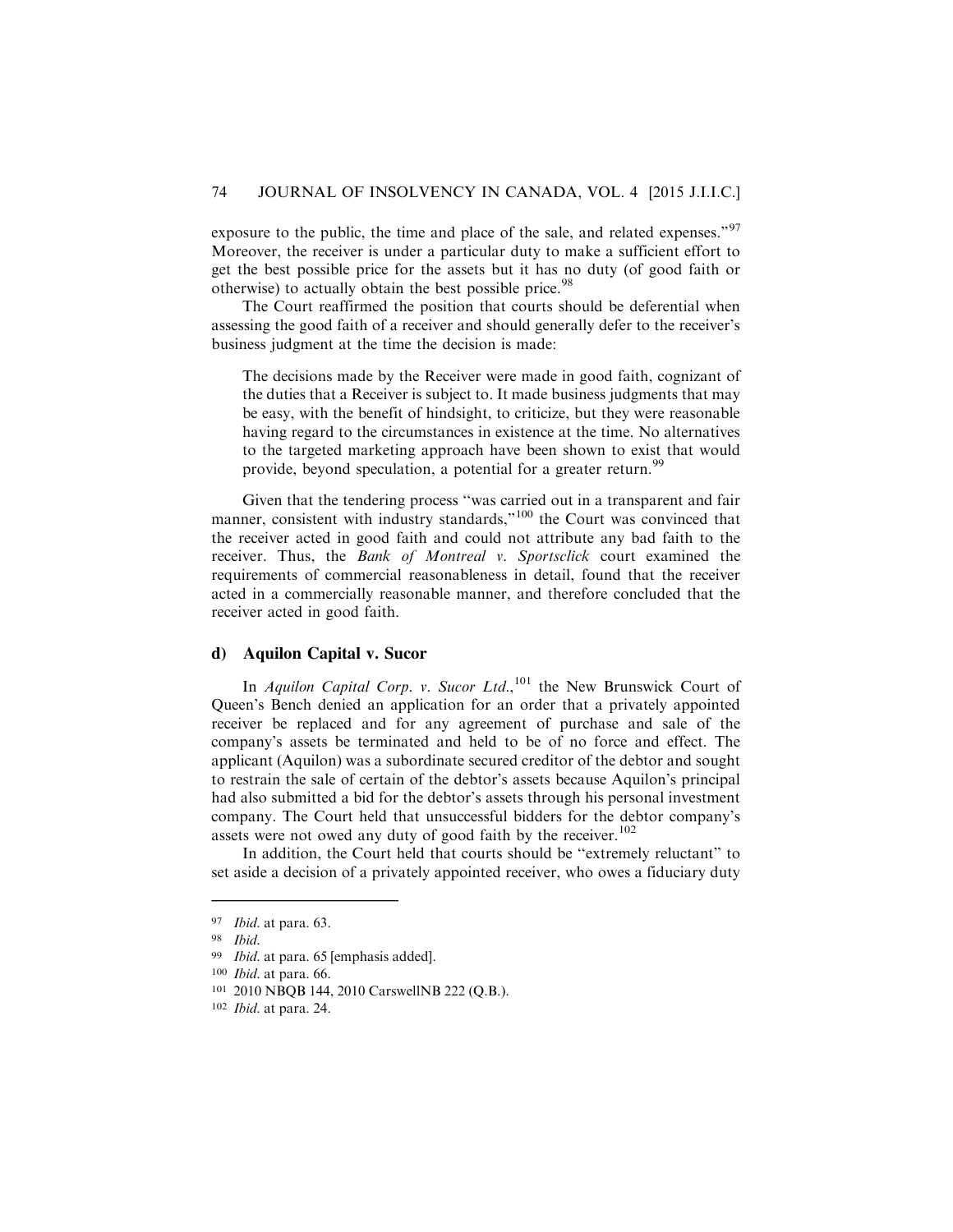to the creditor that appointed it, but no one else,  $^{103}$  although a receiver has a lesser duty to act in good faith towards other stakeholders. Here, the Court found that, based on the evidence, the receiver had acted honestly and in good faith because it "did everything within its power to sell the assets of [the debtor]; conducted a sale process which was fair and reasonable and entered into an agreement for the purchase and sale of the Receivership Assets for a price which it considered to be fair."<sup>104</sup> As in Bank of Montreal v. Sportsclick, the Court analyzed some of the same factors that courts consider when determining whether a receiver has acted in a commercially reasonable manner.<sup>105</sup> The Court was persuaded that the receiver had solid grounds for rejecting the applicant's offer by the fact that the offer was "loaded with conditions".<sup>106</sup>

Given that there was no evidence that the receiver acted in a commercially unreasonable manner, the Court held that the receiver acted in good faith. The Court appears to have conflated the commercial reasonableness standard and the good faith test such that if a receiver is found to have acted in a commercially reasonable manner, it necessarily acts in good faith.

#### **6. CONCLUSION**

While the term ''good faith" is not defined in the CCAA or the BIA, the cases discussed above indicate that to act in good faith, a debtor must act with basic honesty, commercial fairness, and good intentions towards all stakeholders in the insolvency process.<sup>107</sup> Critically, this analysis looks at the underlying motivation and the conduct of the debtor in determining good faith. Courts have consistently held that actions taken for the purpose of enabling the business to survive are considered to be undertaken in good faith.<sup>108</sup> Moreover, as the Supreme Court held in Bhasin, insolvency courts often determine whether a party has acted in good faith on the basis that such party has not acted with motives that constitute bad faith.<sup>109</sup> In addition, courts have implied a good faith requirement on the part of a debtor before a court will approve a proposal to creditors under the BIA. In this instance, good faith refers to the full and frank disclosure required by the insolvent person of its assets, liabilities, and the true terms and conditions of the proposal.

<sup>103</sup> Ibid. at para. 30.

<sup>104</sup> Ibid. at para. 31.

<sup>105</sup> See Sportsclick, supra note 95 at para. 45.

<sup>106</sup> Aquilon, supra note 101 at paras. 35–36.

<sup>107</sup> San Francisco Gifts, supra note 21 at paras. 14, 16–17.

<sup>&</sup>lt;sup>108</sup> See Alexis Paragon, supra note 17 at para. 38; H&H Fisheries, supra note 38 at para. 17; Entegrity, supra note 42 at para. 10.

<sup>109</sup> H&H Fisheries, ibid. at para. 17.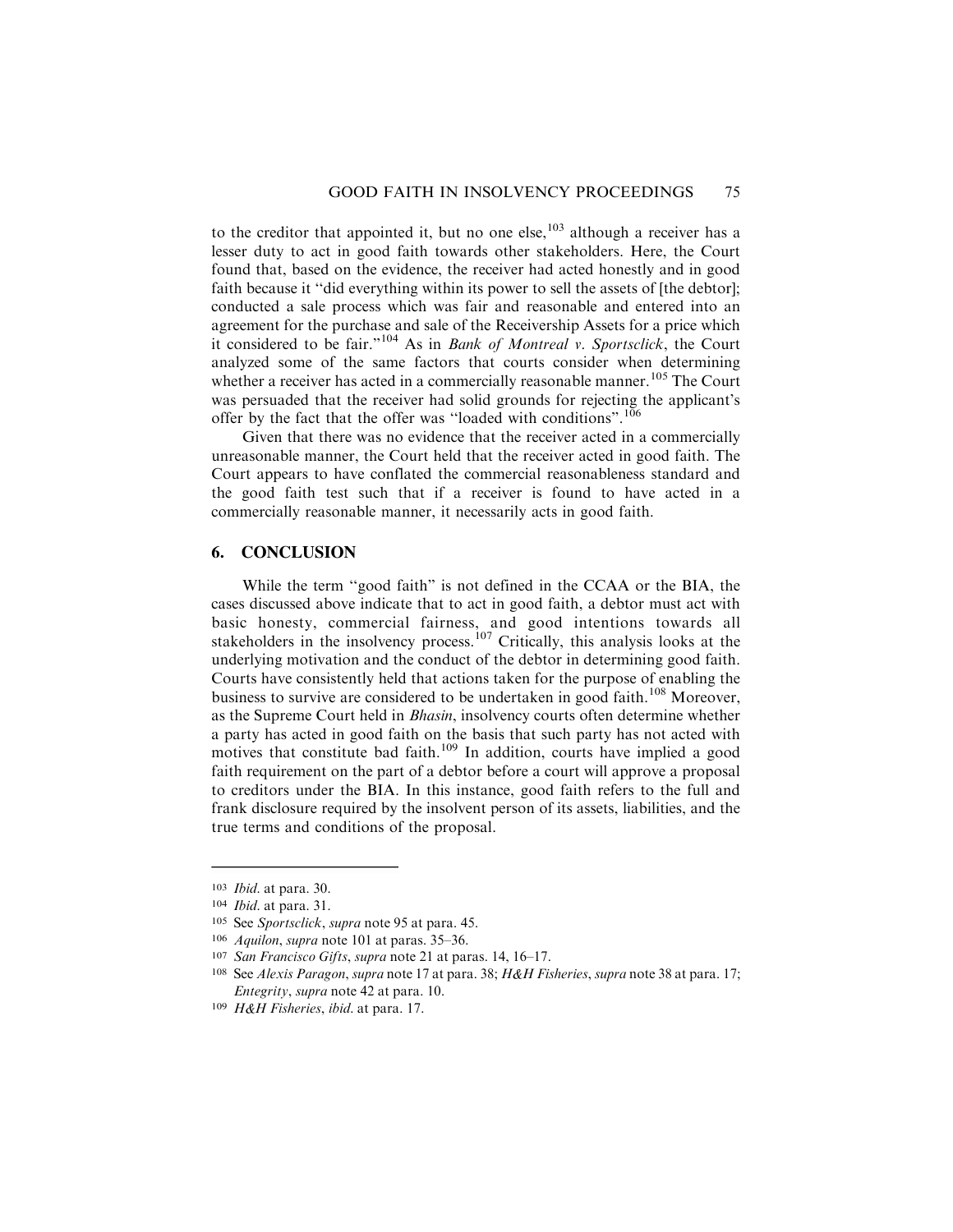Monitors appointed under the CCAA have an overarching duty to act in good faith. While there is little case law analyzing the terms of a monitor's duty of good faith, a monitor must act impartially and ensure that it does not act (or appear to act) to prefer one creditor's interests over another.<sup>110</sup> The monitor is also required to operate in an open and transparent manner with respect to the debtor, the creditors and the court.<sup>111</sup>

Trustees under the BIA act in good faith as long as they make legitimate business decisions for the benefit of the estate that are ''not unreasonable" in the circumstances.<sup>112</sup> Courts will only find bad faith where a trustee's decision is unreasonable from the estate's point of view. Moreover, trustees must treat all creditors fairly and equitably in a proceeding under the BIA.<sup>113</sup>

Receivers have a two-pronged obligation to ''act honestly and in good faith" and to deal with a debtor's property in a ''commercially reasonable manner." Courts have generally held that if a receiver deals with property in a commercially reasonable manner, the receiver has satisfied the obligation to act in good faith. In other words, the two-pronged obligation appears to have been conflated into a single test of commercial reasonableness.

Unlike the debtor and court officers, creditors are not subject to an express statutory duty of good faith, but they can hardly operate with impunity. All material transactions, contracts, and other commercial dealings with the debtor company (such as debtor-in-possession credit agreements, plan support agreements, and agreements of purchase and sale) are typically subject to review by a court officer with good faith and fiduciary duties and, more importantly, review and approval by the court. Of course, any attempt to lift the stay to enforce contractual remedies is subject to court approval or court officer consent. That approval or consent would not be granted to further any malevolent intent. Further, Bhasin already establishes that lying or deliberately misleading a counter-party in contractual dealings is beyond the pale.

With the existing level of oversight already in place and the evolution of the common law initiated by the Supreme Court, it is not evident why further constraints should be placed on creditors who have been conscripted into participating in the insolvency process.

In the final analysis, the existing judicial and statutory infrastructure provides a protective shell against the bad faith conduct of creditors in an insolvency. While the imposition of the additional duty of good faith seems constructive at first consideration, it may bring with it a significant degree of commercial uncertainty. For example, assume a creditor that is out of the money

<sup>110</sup> Winalta, supra note 58 at para. 114.

<sup>111</sup> Ibid. at para. 81.

<sup>112</sup> Katz, supra note 67 at para. 11; Graham Mining, supra note 72 at para. 55.

<sup>113</sup> Solarc, supra note 82 at para. 33.